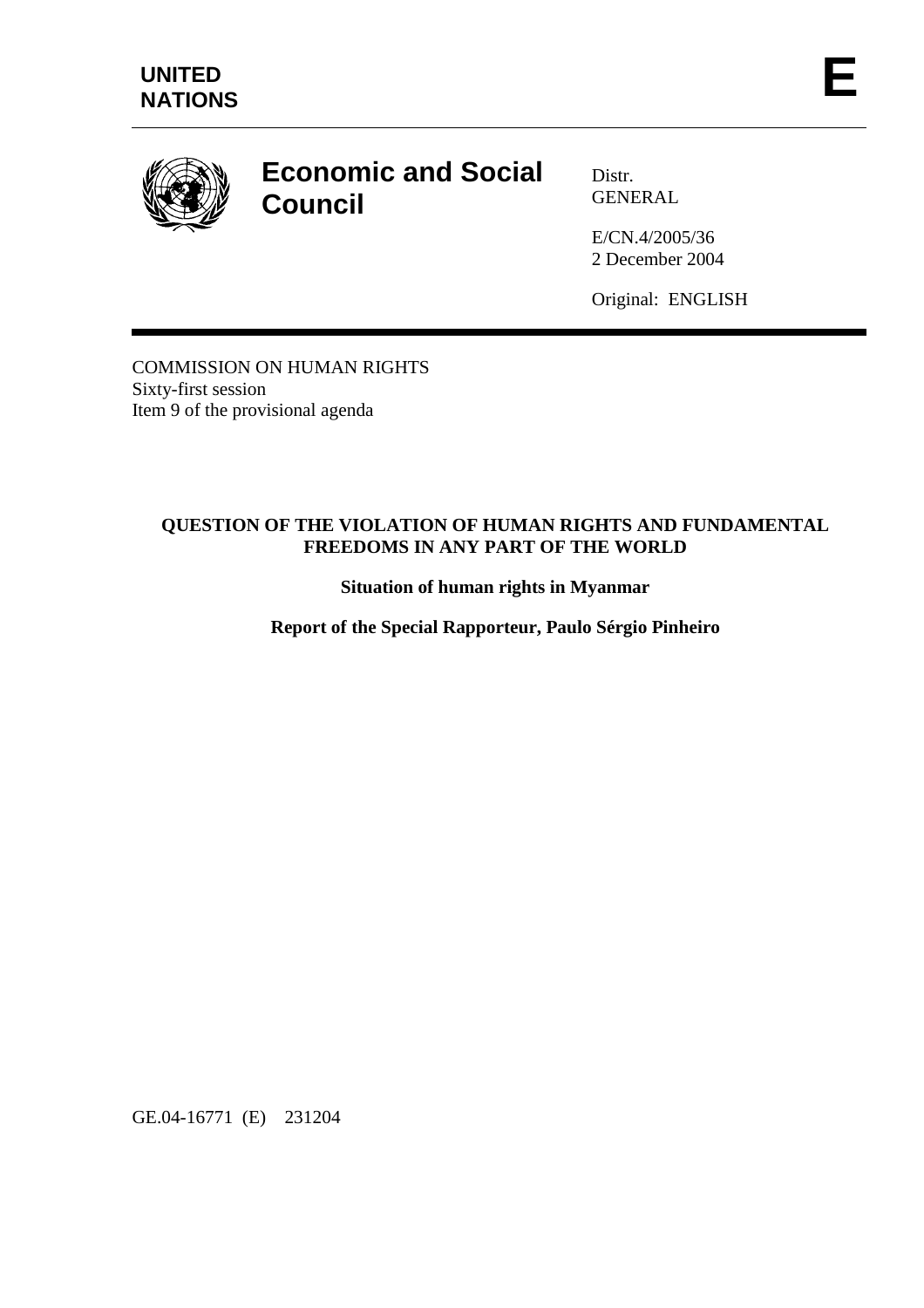#### **Summary**

 The mandate of the Special Rapporteur of the Commission on Human Rights on the situation of human rights in Myanmar was established by the Commission in its resolution 1992/58 and extended most recently in resolution 2004/61 of 21 April 2004 (approved by the Economic and Social Council in its decision 2004/266).

 In its resolution 2004/61, the Commission requested the Special Rapporteur to report to the General Assembly at its fifty-ninth session and to the Commission at its sixty-first session (para. 6 (a)). The Special Rapporteur accordingly submitted an interim report to the General Assembly (A/59/311). The present report is also submitted in accordance with the above request and based upon information received by the Special Rapporteur up to 29 November 2004, and is to be read in conjunction with his interim report.

 During the reporting period the Special Rapporteur was unable to conduct a fact-finding mission to Myanmar. In view of the recent changes in the Government of Myanmar, the Special Rapporteur hopes that the new administration will extend its cooperation to him by, inter alia, inviting him to resume his visits to the country.

 The Special Rapporteur considers that the pronouncements made and action taken by the current administration do not appear to signal any new policy direction in respect of the National Convention process. He will continue to follow the process closely and will wait for its eventual resumption before evaluating the impact of the recent leadership changes on the future of the road map.

 The National Convention could promote further political moves towards the democratization envisaged in the road map set out by the Government. While the Special Rapporteur duly acknowledges the efforts exerted and achievements realized to date, he maintains that additional requirements are necessary if the objectives of the road map are to be fulfilled. In previous reports the Special Rapporteur has already articulated his concerns regarding both the process and the issue of the inclusiveness of and participation at the reconvened National Convention, believing that there is still scope for adjustments to be made that would transform its next session into a genuine forum for achieving national reconciliation and political transition, with the participation of key representatives from all legitimate organizations. The Special Rapporteur believes that in order to bring about a more sustainable solution to the political deadlock in the country, credible endeavours should be made by all actors to ensure that the National League for Democracy (NLD) and other parties join the National Convention process. He also believes that the democratization process currently under way in Myanmar should not be delayed, given that only a genuinely democratic system of governance, in which the concerns of different groups can be addressed, can lead to understanding, stability and progress.

 Given that a sizeable number of political prisoners still remain in prison, with many of them serving long terms, the Special Rapporteur, while welcoming the recent release by the Government of some such prisoners, stresses yet again that only the full and unconditional release of all political prisoners will pave the way for national reconciliation and the rule of law.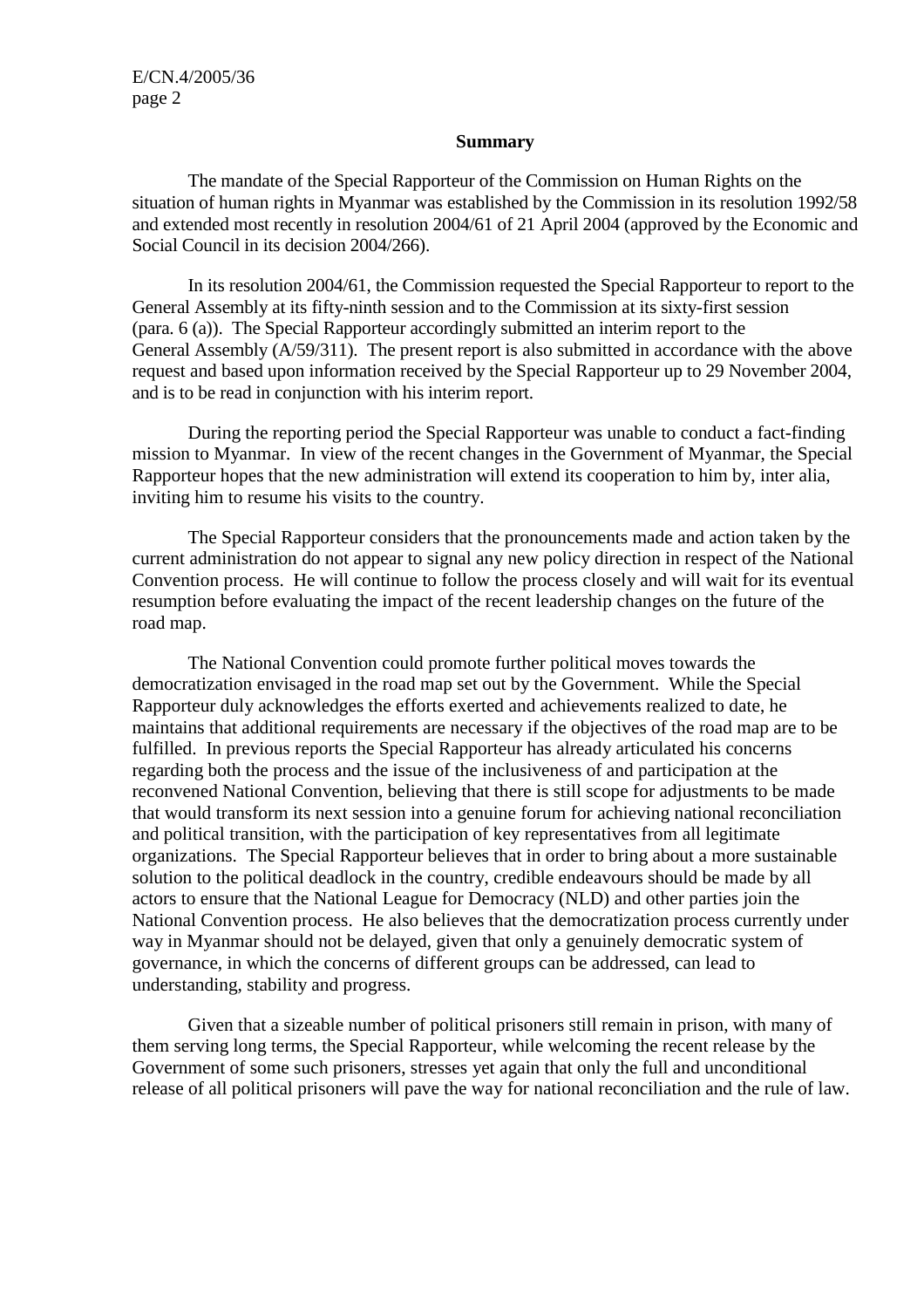The Special Rapporteur has noted in previous reports that it would be extremely difficult or even impossible to launch a process of change, without releasing political prisoners; discontinuing the imprisonment of people for merely speaking their minds or subjecting them to unfair trials without providing legal assistance or the most basic elements of the due process of law.

 The Special Rapporteur also wishes to reiterate that the restoration of freedom for political parties and ceasefire partners to operate and pursue peaceful political activity is a further prerequisite for a credible process of national reconciliation and political transition. Democratization cannot emerge from a unilaterally controlled, restrictive environment.

 If the Government sincerely wishes to promote the cause of peace, development and justice in ethnic minority areas affected by armed conflict, it must look seriously into allegations of violations against civilians living in those areas. The Special Rapporteur believes that it is in the best interests of the Government to establish efficient mechanisms for the accountability of army personnel for alleged human rights violations, with a view to ensuring the protection of the civilian population. Allegations must be investigated and those responsible for violations should be held accountable, prosecuted and judged. It is therefore important that the United Nations and the international community should deal consistently with human rights violations: there must not be one set of standards or requirements for State agents and another for armed groups. In his reports, the Special Rapporteur has always demanded that State agents and armed groups should be held equally accountable. In that regard, the issue of impunity relating to the events of 30 May 2003 in Depayin must also be adequately addressed and those who are found to be responsible brought to justice.

 The Special Rapporteur remains convinced that there is an urgent need to re-establish a common focus for the various United Nations and international community actors and agencies and to coordinate all political, humanitarian and human rights initiatives. It is more vital than ever before that all States, particularly those in the region, place serious emphasis on continuous dialogue and negotiation with the Government of Myanmar. Notwithstanding the recent changes in the Myanmar Government, the Special Rapporteur is of the view that all players should also continue to work together on such non-political and/or social issues as are covered by assistance programmes with funding from the Global Fund, including HIV/AIDS prevention.

 There is a pressing need in Myanmar to embark on a process of structured consultations on substantial policy issues. The normalization of political life would proceed more rapidly if bolder steps were taken with the assistance of the international community and multilateral organizations. With respect to economic and social rights, there are areas of concern which could be addressed by the Government, economists, political parties and other players, with assistance and advice from the United Nations, international agencies and neighbouring States, thereby paving the way for the integration of Myanmar into international financial and economic structures.

 The Special Rapporteur underlines the fact that the State apparatus and its agents will not just disappear after the political transition has been completed. As was the case in many democratic transitions in the twentieth century, even subsequent to direct military rule, many State agents and bureaucrats with experience in running the country, including judges, public prosecutors and army officials, will remain in office in order to prevent instability. In other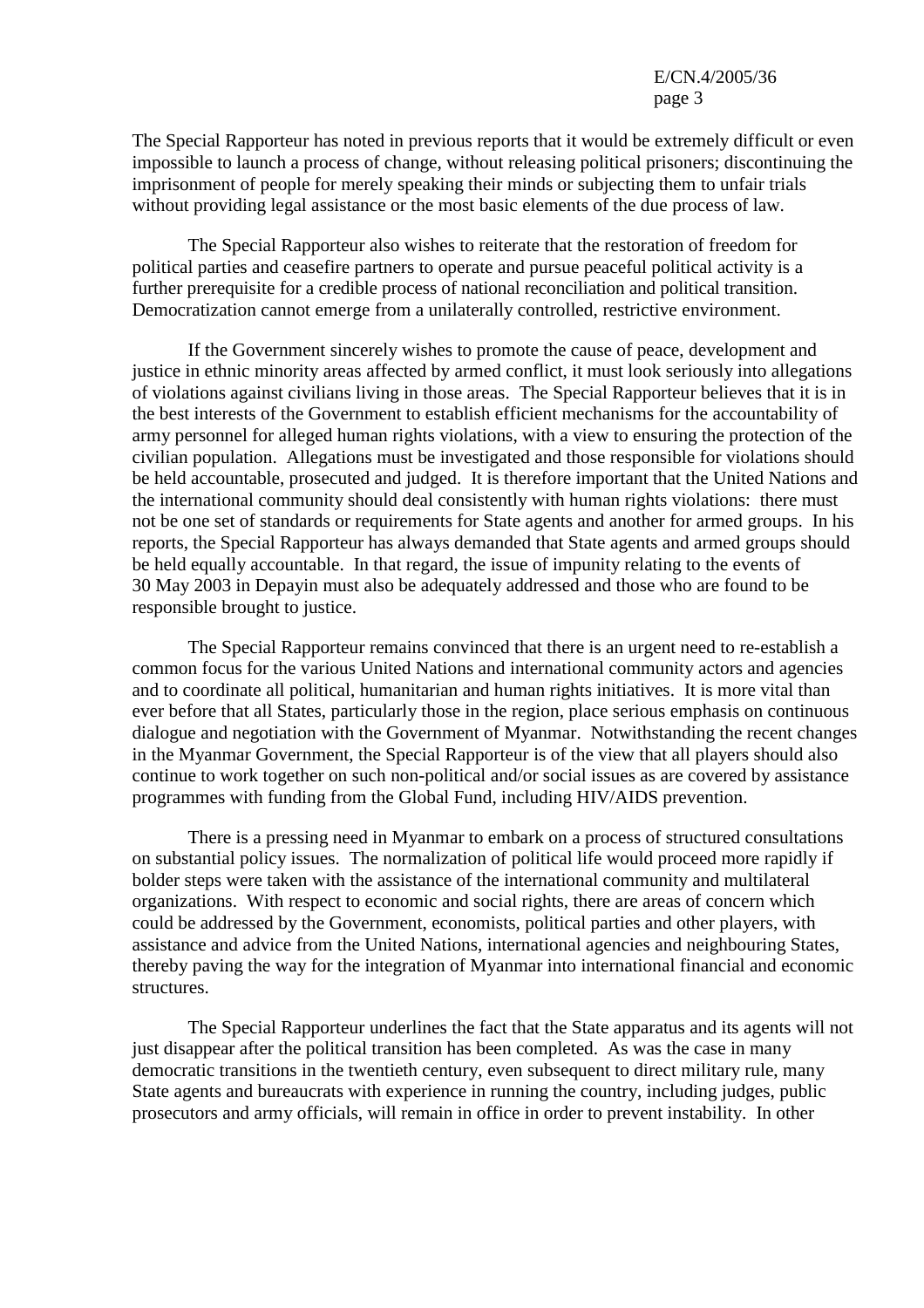South-East Asian countries, transitions gradually led to improvements in participatory democracy, elections, labour standards and human rights. The Special Rapporteur believes that it would be absurd for the international community to wait for the end of the political transition to cooperate on initiatives aimed at improving the lives of vulnerable persons in Myanmar and to hold the population hostage until the completion of the democratization process.

 Many mutually reinforcing reforms could be considered simultaneously in order to promote political reform, including civil service reform; privatization and enhanced efficiency in public enterprises; anti-corruption measures; addressing the problem of the black economic; reforms in the education sector; improvements in health care, including the issue of access; the demobilization and reintegration into productive roles in society of former combatants; environmental protection; and the provision of safety nets for those who are likely to be left behind in the process of moving towards a market-oriented economic system, including poor persons, women, youth, older persons, ethnic minorities and persons with disabilities.

 Priority should also be given to the ratification of the core human rights instruments, including the International Covenant on Economic, Social and Cultural Rights, the International Covenant on Civil and Political Rights and its Optional Protocols, the Convention against Torture and Other Cruel, Inhuman or Degrading Treatment or Punishment, the International Convention on the Elimination of All Forms of Racial Discrimination, and the Optional Protocols to the Convention on the Rights of the Child on the involvement of children in armed conflict and on the sale of children, child prostitution and child pornography.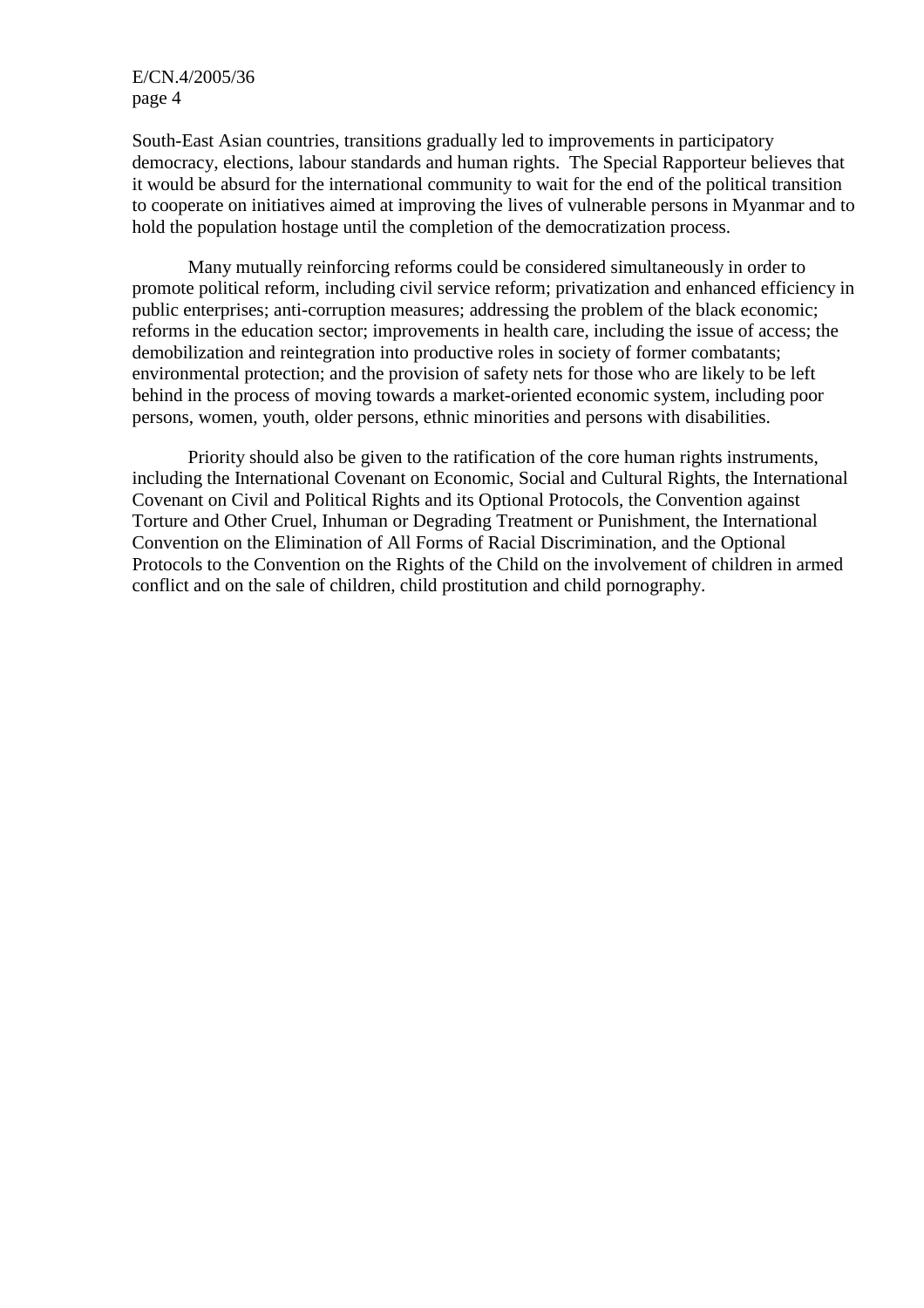## **CONTENTS**

## *Paragraphs Page*

|         |                                                                          |           | $\overline{2}$ |
|---------|--------------------------------------------------------------------------|-----------|----------------|
| $1 - 2$ |                                                                          |           | 6              |
| I.      | ACTIVITIES OF THE SPECIAL RAPPORTEUR                                     | $3 - 6$   | 6              |
| Π.      |                                                                          | $7 - 21$  | $\overline{7}$ |
|         |                                                                          | $7 - 13$  | 7              |
|         | The participation of ethnic nationalities in the<br><b>B.</b>            | $14 - 18$ | 8              |
|         | The participation of political parties in the<br>$\mathbf{C}$ .          | $19 - 21$ | 10             |
| III.    | UPDATE ON THE SITUATION OF HUMAN RIGHTS                                  | $22 - 45$ | 10             |
|         |                                                                          | $22 - 25$ | 10             |
|         | <b>B.</b>                                                                | $26 - 32$ | 11             |
|         | $\mathcal{C}$ .                                                          | $33 - 36$ | 13             |
|         | D.                                                                       | $37 - 42$ | 13             |
|         | E.                                                                       | $43 - 45$ | 15             |
| IV.     | COOPERATION WITH THE UNITED NATIONS<br>COUNTRY TEAM AND OTHER ASSISTANCE | $46 - 52$ | 16             |
| V.      | <b>CONCLUDING OBSERVATIONS AND</b>                                       | $53 - 64$ | 18             |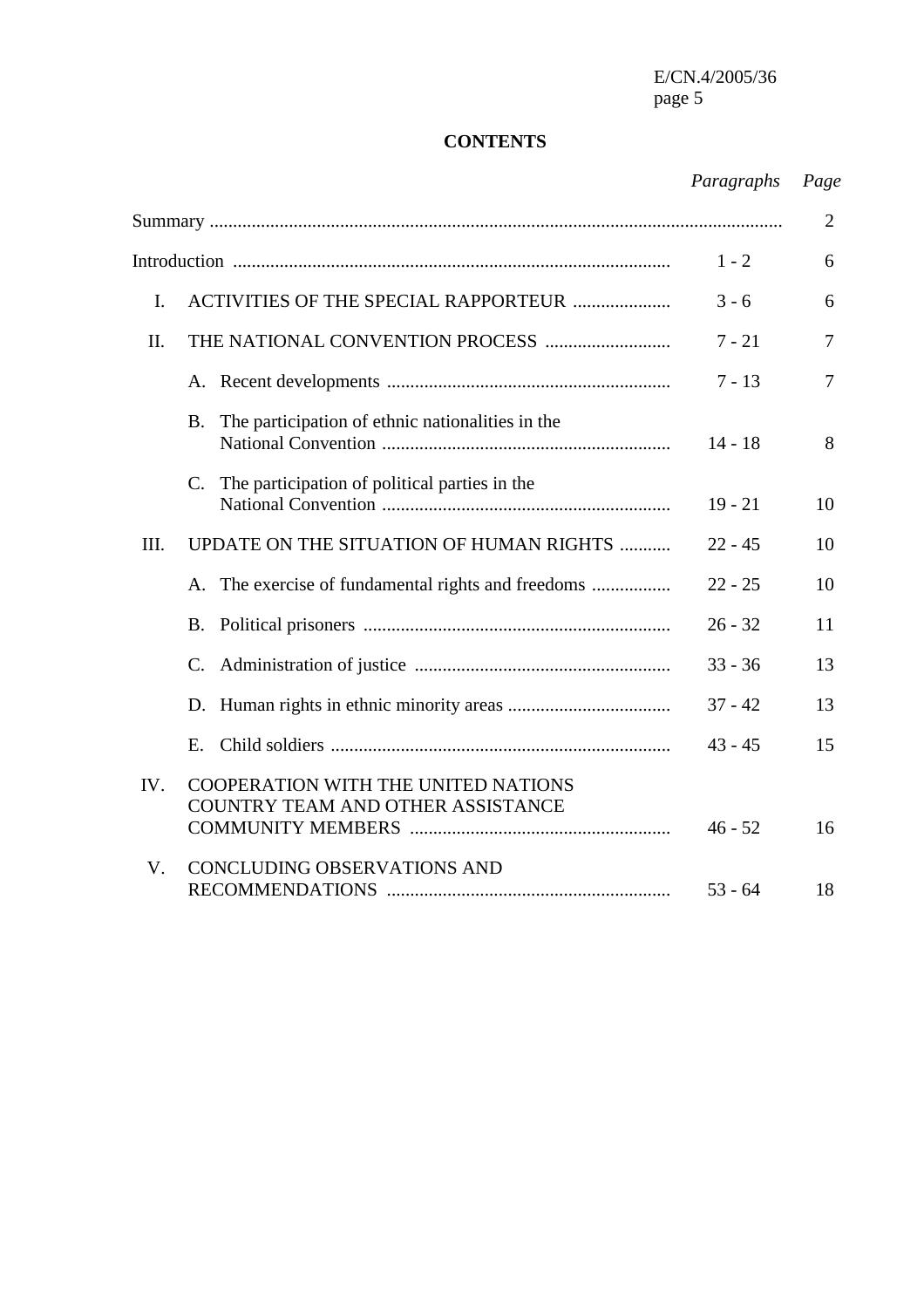## **Introduction**

1. The mandate of the Special Rapporteur of the Commission on Human Rights on the situation of human rights in Myanmar was established by the Commission in its resolution 1992/58 and extended most recently in resolution 2004/61 of 21 April 2004 (approved by the Economic and Social Council in its decision 2004/266).

2. In its resolution 2004/61, the Commission requested the Special Rapporteur to report to the General Assembly at its fifty-ninth session and to the Commission at its sixty-first session (para. 6 (a)). The Special Rapporteur accordingly submitted an interim report to the General Assembly (A/59/311 of 30 August 2004). The present report is also submitted in accordance with the above request, is based upon information received by the Special Rapporteur up to 29 November 2004, and is to be read in conjunction with his interim report.

## **I. ACTIVITIES OF THE SPECIAL RAPPORTEUR**

3. The Special Rapporteur introduced his interim report to the Third Committee of the General Assembly on 28 October 2004. While at United Nations Headquarters, the Special Rapporteur had meetings with senior officials in the secretariat and from the Government of Myanmar, in order to discuss matters relating to the implementation of his mandate. In parallel, the Special Rapporteur held consultations with representatives of a large number of Member States, civil society groups and non-governmental organizations (NGOs). He also gave a press briefing.

4. During the reporting period the Special Rapporteur was unable to conduct a fact-finding mission to Myanmar. In his speech to the Commission on Human Rights in March 2004, the Special Rapporteur explained that, although he had not been able to visit the country since November 2003, the authorities had agreed in principle to permit him to visit and he was trying to work out mutually convenient dates with them. While the Special Rapporteur has requested cooperation from the Government of Myanmar on several occasions since then, no invitation to return to the country has yet been forthcoming. In view of the recent changes in the Government of Myanmar, the Special Rapporteur hopes that the present administration will extend its cooperation to him by, inter alia, inviting him to resume his visits to the country.

5. Since assuming his mandate in December 2000, the Special Rapporteur has paid six visits to Myanmar and reported as objectively as possible on his findings. He has acknowledged positive developments, noted ongoing efforts and made recommendations regarding areas of concern. Despite the lack of access to the country in the past year, the Special Rapporteur has endeavoured to follow the same working methods, as is demonstrated by his statements and reports to the General Assembly and to the Commission on Human Rights. With or without access to the country, the Special Rapporteur will pursue his mandate in the same spirit of independence, impartiality and solidarity with the peoples of Myanmar. However lack of access to the country is hampering his work and having a very negative impact on his ability to carry out his mandate.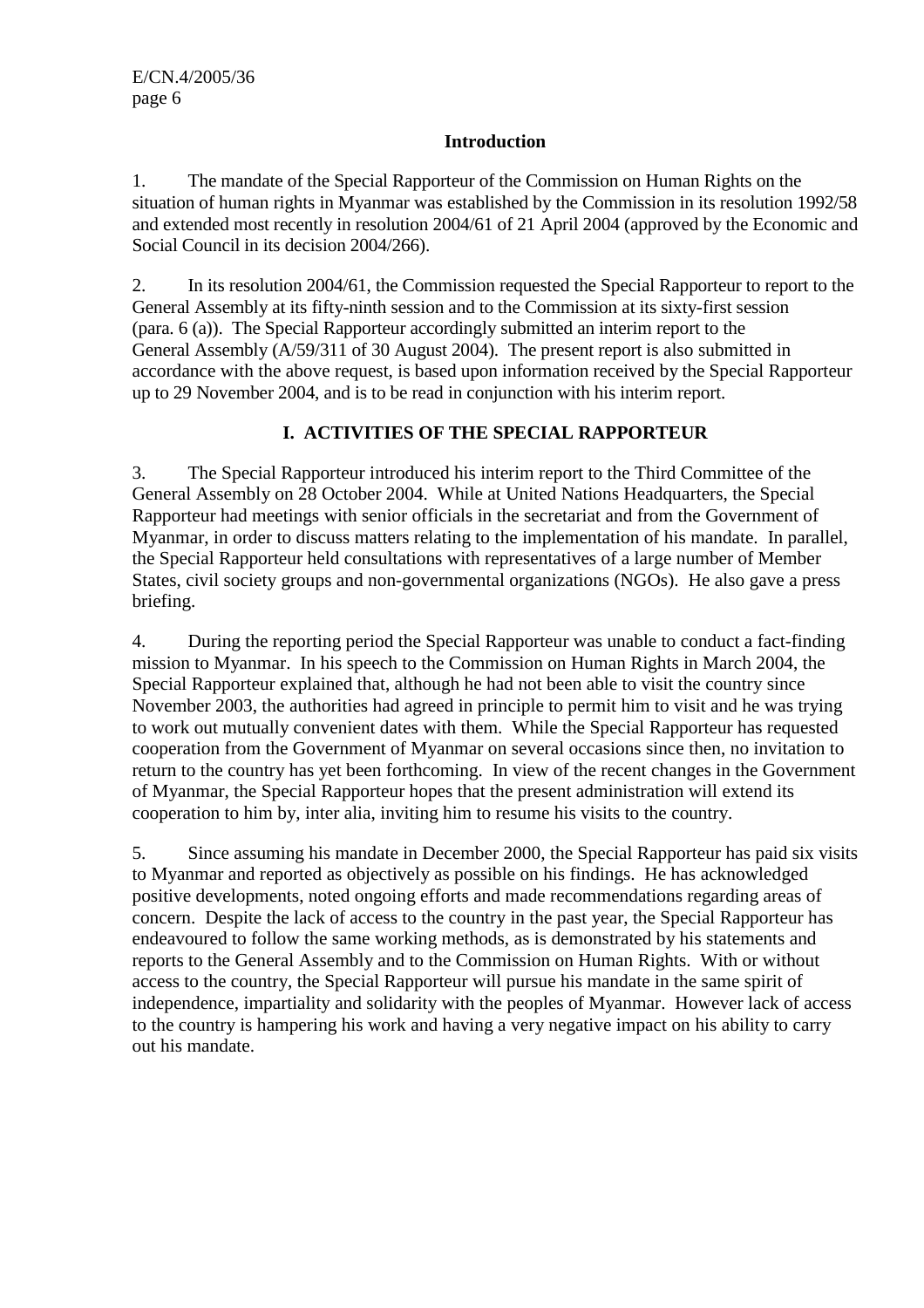6. In discharging his mandate, the Special Rapporteur works closely with the United Nations Country Team, other United Nations entities and, in particular, the Special Envoy of the Secretary-General for Myanmar, with whom he holds regular consultations. Such consultations have been more frequent in 2004, in view of the difficulties of accessing the country, which are shared by the Special Envoy, who has not been able to return to Myanmar since March 2004.

### **II. THE NATIONAL CONVENTION PROCESS**

#### **A. Recent developments**

7. After having been suspended for eight years, the National Convention was reconvened for eight weeks, from 17 May to 9 July 2004. The Special Rapporteur closely followed developments in the lead-up to and the proceedings of the National Convention, and shared some observations in his two most recent reports to the Commission and the General Assembly (E/CN.4/2004/33, paras. 27-36 and A/59/311, paras. 7-16). In the paragraphs set forth below, the Special Rapporteur presents more detail on the National Convention process, including its workings and composition, based on the information available at the time of writing of this report.

8. The Government of Myanmar, in its communication of 18 September 2004, assured the Secretary-General of "its unsparing efforts to ensure the success of the National Convention, which would lead to the successful drafting and an adoption by referendum of a democratic constitution. Free and fair elections will then be held in which the people of Myanmar will elect leaders of their choice".

9. While there was a change of Prime Minister on 19 October 2004, the Government, under the new Prime Minister, Lieutenant-General Soe Win, has given public assurances that all commitments made under the previous Government will be honoured and that, in particular, it will remain fully committed to the successful implementation of the seven-step road map for national reconciliation and democratic transition, including the National Convention, which was announced by the former Prime Minister, General Khin Nyunt, in August 2003. It was reiterated that the road map was formulated by the State Peace and Development Council (SPDC) rather than a single individual, and that SPDC would therefore continue to implement the road map, its own political agenda, without changes, step by step, "with a view to seeing to the emergence of a peaceful, developed and discipline-flourishing democratic nation".

10. In his press briefing on 22 October 2004 (published in a booklet on 7 November 2004), the Secretary-1 of SPDC and the Chairman of the National Convention Convening Commission, Lieutenant-General Thein Sein, gave details of the joint meeting convened on that day by the National Convention Convening Commission, the Work Committee and the Management Committee. He further noted that, during the first session of the National Convention, delegates from eight groups had offered suggestions on 11 chapters concerning "the delineation of the legislature", which were compiled by the Panel of Chairmen for the detailed formulation of basic principles. He added that it had been possible to reach agreement in that regard in keeping with the six main objectives for convening the National Convention.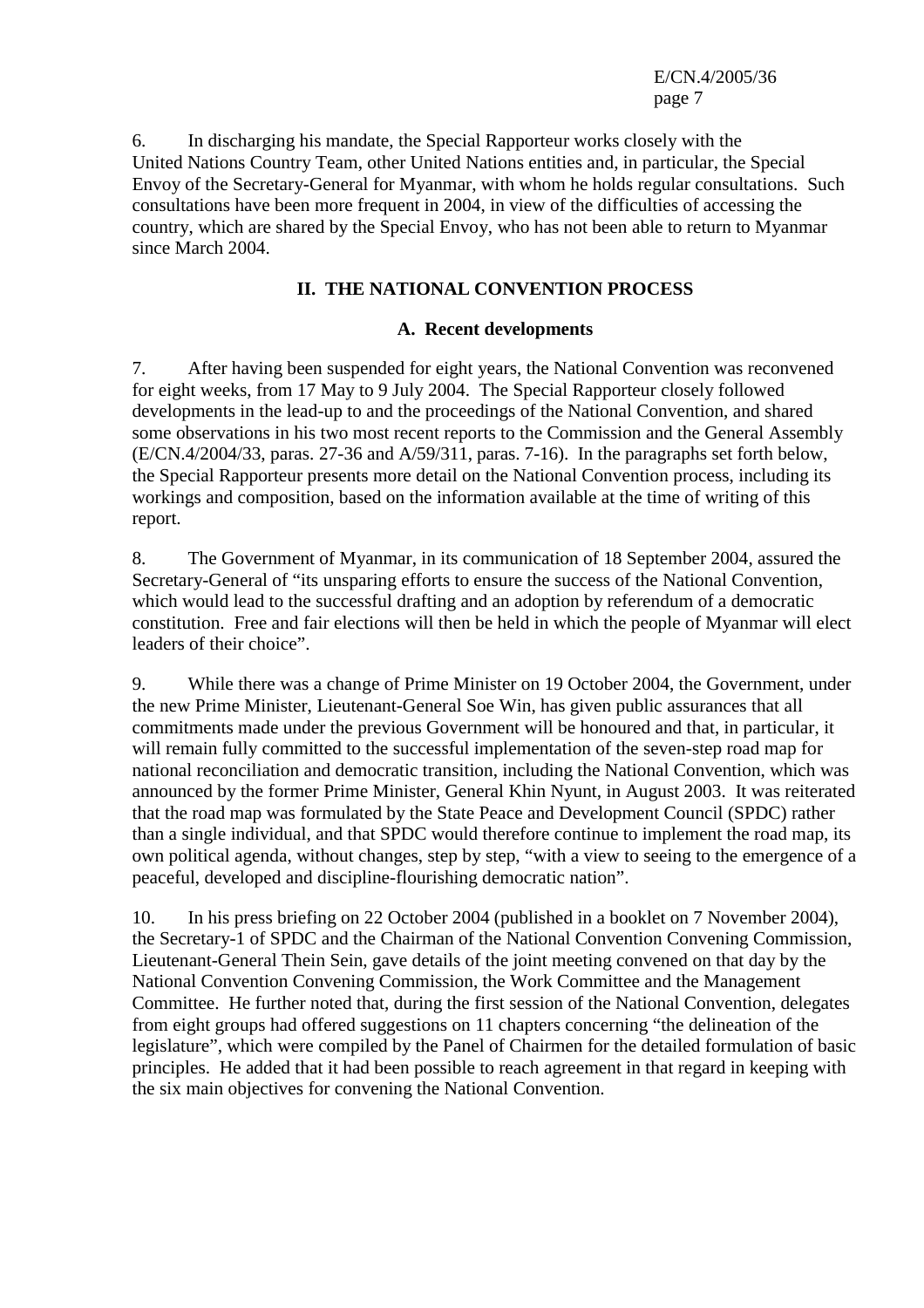11. At the same briefing, Lieutenant-General Thein Sein detailed the modus operandi of the next session of the National Convention. He stated that the consolidated paper regarding "the delineation of the legislature" will be re-read and further explained to delegates, with a view to obtaining their approval for submission to the National Convention Convening Commission. Once that body had endorsed the paper, the detailed basic principles would be laid down. Furthermore, the observations of the National Convention Work Committee concerning delineation of executive and judicial powers would be explained to the delegates; group discussions would be held; papers with suggestions made by the delegates would be considered by the group chairmen; approvals, submissions and suggestions would be consolidated; and papers representing the views of delegates would be rewritten and submitted to the Work Committee, which would also consider them prior to their presentation to the plenary meeting. It was stressed that proceedings at the next National Convention would follow that specific course.

12. In the memorandum of 29 October 2004 concerning the situation of human rights in Myanmar, submitted by the Permanent Mission of Myanmar to the United Nations for submission as a document of the fifty-ninth session of the General Assembly, it was stated that deliberations during the first session of the reconvened National Convention had centred on the issue of power sharing between the central Government and the states and regions. It was indicated that the states and regions would have their own executive and legislative bodies in the "envisaged new structure". The complex and sensitive nature of the issue was said to be the reason for the "time consuming and at times intense discussions". The first session of the National Convention was seen by the authorities as successful, during which "a common desire among the delegates to ensure the success of the road map was evident" and the outcome of which also "justified the assessment of the road map as a pragmatic approach to a smooth transition to democracy".

13. On 23 November 2004, the National Convention Convening Commission, the National Convention Convening Work Committee and the National Convention Convening Management Committee held another coordination meeting. Lieutenant-General Thein Sein gave assurances of the Government's commitment to working step by step towards "the emergence of a peaceful, developed and discipline-flourishing democratic nation", in accordance with the road map. He also said that the National Convention would resume in February 2005.

## **B. The participation of ethnic nationalities in the National Convention**

14. The Special Rapporteur deems the National Convention a potentially significant step towards national reconciliation and political transition in Myanmar, given that it has secured the participation of a large spectrum of ethnic nationalities, including ceasefire groups that had emerged in the new political environment created by the ceasefire agreements between the Government and armed opposition groups. According to the Government memorandum of 29 October 2004, of the 1,088 delegates at the reconvened National Convention, 633 delegates were from various national races, while some 100 further delegates represented ceasefire groups included in the "specially invited guests" category.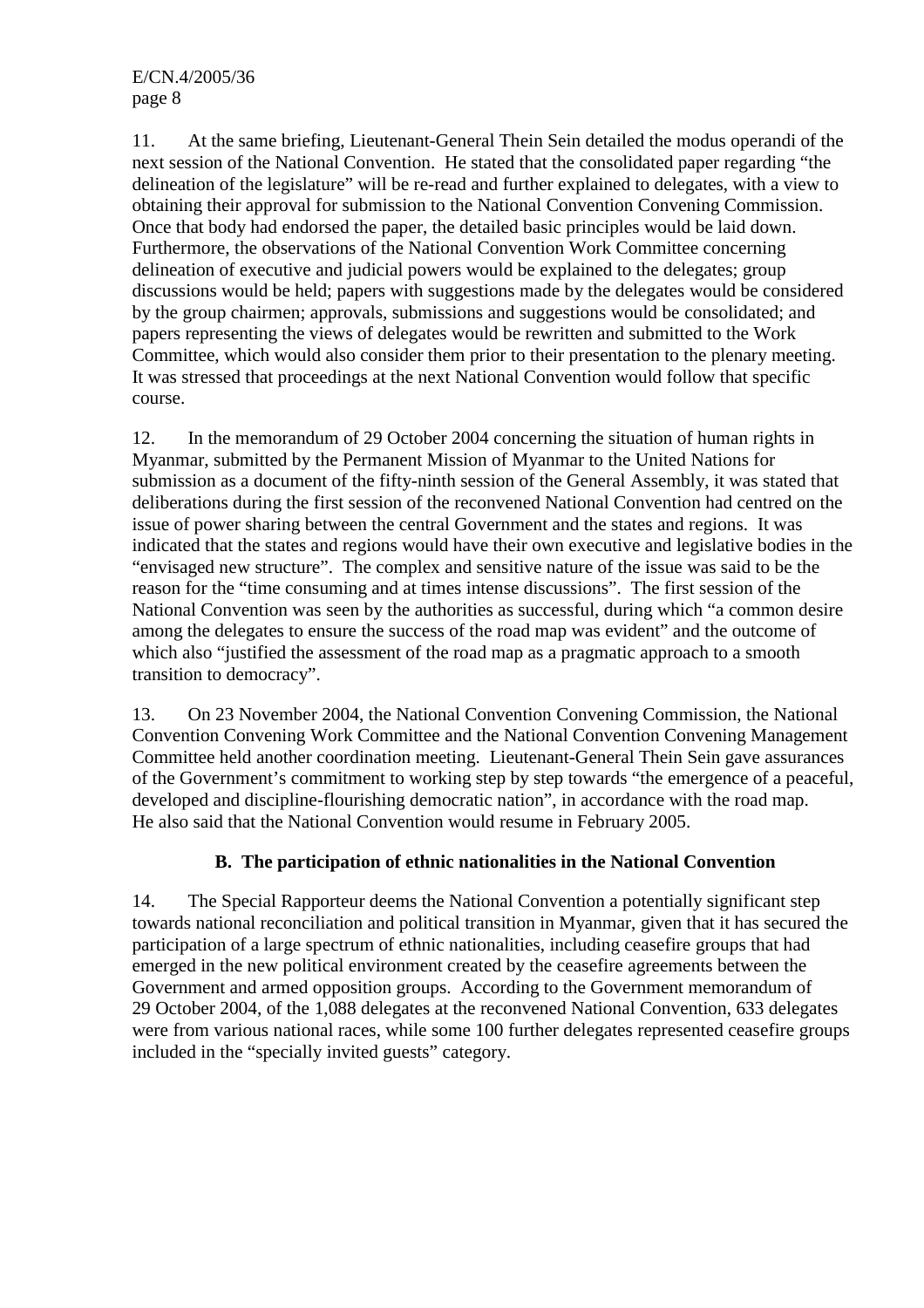15. According to the above-mentioned memorandum, 34 ceasefire groups were represented at the National Convention. They included all 17 main ceasefire groups, who were each invited to send five delegates. The remaining groups were mostly small splinter factions that had separated from larger ceasefire or non-ceasefire organizations over the past decade. The Special Rapporteur has no information on how many delegates each of those groups had been invited to send.

6. Reportedly, 11 papers were submitted to the National Convention by various ceasefire groups, but the two main submissions were joint proposals from a 3-party grouping and a larger 13-party grouping that spelled out a variety of proposals relating to power-sharing between their regions and the central Government. The Special Rapporteur has no details of those proposals, the outcome of related discussions in the Convention, or the scope of the agreement that was reportedly reached. Information from unofficial sources indicates that, during the National Convention meetings, there was disagreement with respect to federal-based ideas proposed by the ethnic ceasefire parties and unitary-based ideas proposed by Government supporters. The same sources say that, before the National Convention could adjourn in July 2004, a compromise had to be reached whereby the wording of the final reports of all the National Convention category groups had to be accorded with the "104 detailed basic principles" that were carried forward from the previous National Convention of 1993-1996. It thus remains to be seen, when the Convention resumes in 2005, how the interests of each of those groups will be combined in the interests of all the peoples of Myanmar.

17. Another important issue to be factored into the current situation is the impact on the ceasefire groups of the recent changes in the top military leadership. The former Prime Minister was known to be closely involved in many of the ceasefire agreements, whereby the ethnic parties were permitted to retain their arms, maintain their territories and engage in economic activity until a new Constitution was introduced. A critical time could be approaching. However, all the indications are that the ceasefire arrangements will continue under the current Government. The new leadership is sending out reassuring messages, reiterating that the policy on armed groups which "have returned to the legal fold" would remain unchanged, regardless of the recent change of Prime Minister. At the same time, such groups were urged to work for national development in the framework of the law and to join efforts to realize the Government's political road map to democracy.

18. It should be noted that there are also a number of ethnic minority-based armed groups and splinter factions of varying strength that have no peace agreements with the Government and remain outside the National Convention process. Those groups are mostly based on the Thai-Myanmar or Bangladesh-India-Myanmar borders. Most are very small but some are significant in respect of both their history and their size, including the Karen National Union (KNU), the Karenni National Progressive Party and the Shan State Army [South]. Ceasefires should be established with those groups in order to enable them to join the National Convention. The prospect of future peace talks, however, is not assured. The recent attempt to pursue the SPDC-KNU talks scheduled for 19 October 2004 reportedly resulted only in some informal talks in Yangon that were concluded prematurely because of the change of Prime Minister.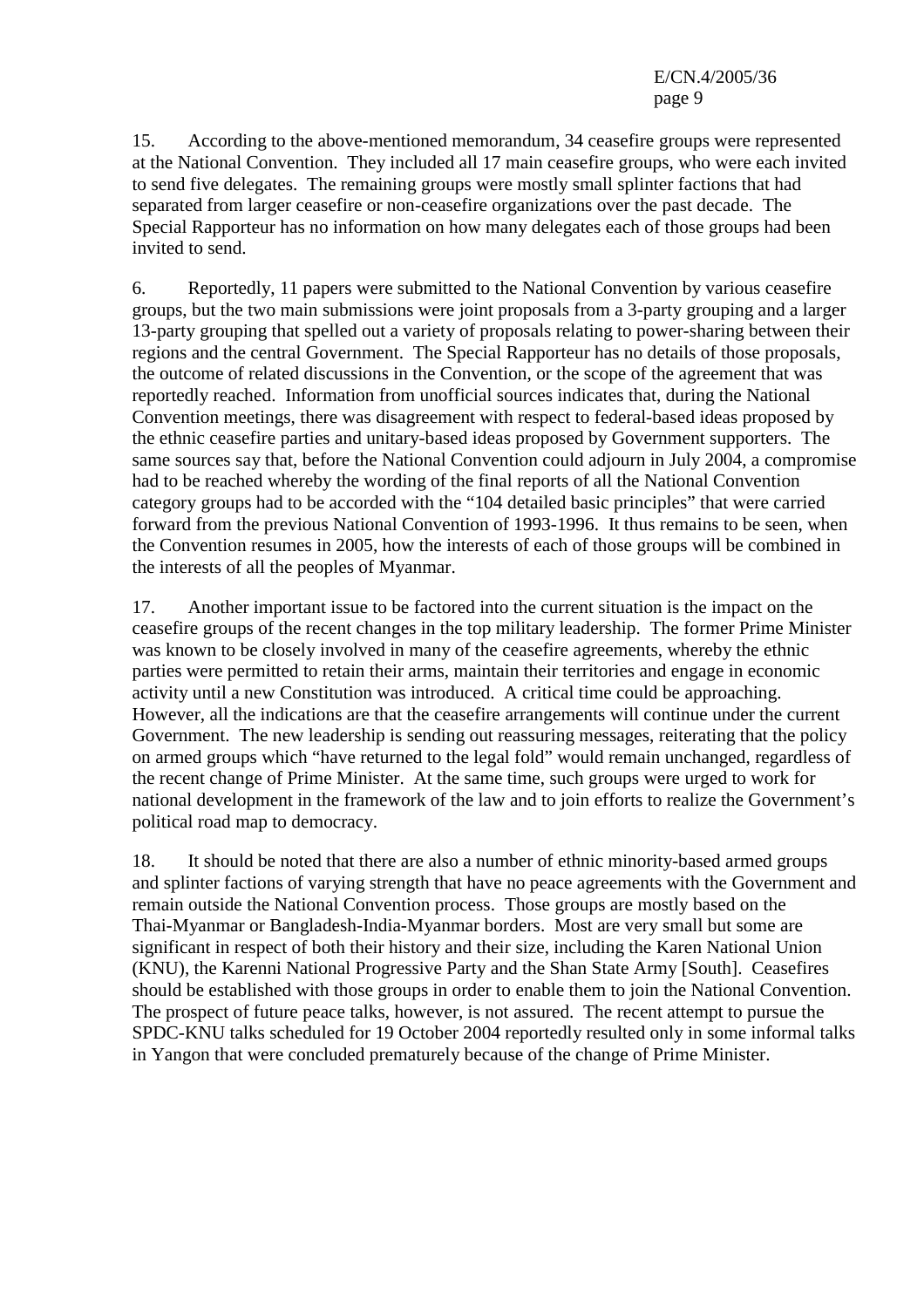## **C. The participation of political parties in the National Convention**

19. As in the previous National Convention (1993-1996), delegates to the reconvened Convention from political parties constituted one of the eight categories of participants. Of the 10 political parties which participated in the 1990 general elections and thereafter in the 1993-1996 National Convention, and which were still "legally registered" in 2001 (E/CN.4/2002/45, paras. 25-26), only 7 were present at the most recent Convention. Those included six ethnic nationality political parties, namely, the Kokang Democracy and Unity Party, the Union Kayin League, the Union Pa-O National Organization, the Mro or Khami National Solidarity Organization, the Lahu National Development Party and the Wa National Development Party. Of the remaining two legal ethnic parties, the Shan Nationalities League for Democracy was invited but did not participate, and the Shan State Kokang Democratic Party was also absent. The National Unity Party (NUP) was the only legal non-ethnic party at the Convention, although there were reportedly 11 "independent" representatives from the 1990 elections.

20. The NLD, another legal non-ethnic party, which won the majority of seats in the 1990 elections, refused to join the reconvened National Convention because of the unwillingness of the SPDC to allow NLD offices to reopen or to release from de facto house arrest its Secretary-General Daw Aung San Suu Kyi and Vice-Chairman U Tin Oo. According to the aforementioned government memorandum of 29 October 2004, "the credibility of the National Convention has never been questioned by any quarter within the nation except by the NLD and its affiliate, the Shan NLD. The two parties declined the personally delivered invitations extended by the Convention conveners to participate in this important process. They have failed in their bid to sway public opinion away from supporting the National Convention".

21. It appears that none of the deregistered political parties which stood in the 1990 elections, including those that won seats, were invited to participate in the National Convention. Those which are members of an informal umbrella organization known as the United Nationalities Alliance (E/CN.4/2003/41, para.14), supported the NLD decision not to join the Convention.

## **III. UPDATE ON THE SITUATION OF HUMAN RIGHTS**

### **A. The exercise of fundamental rights and freedoms**

22. Every political transition in the world has begun with the lifting of restrictions on the exercise of fundamental human rights, including the right to freedom of expression, association and assembly. The information the Special Rapporteur received during the reporting period indicates that the situation with regard to the exercise of those fundamental rights and freedoms in Myanmar has not substantially changed. Restrictions which continue to hamper the enjoyment of such basic human rights and freedoms should be relaxed in order to create an enabling environment for the National Convention process.

23. A number of recent cases of people being arrested, tried and sentenced to prison for peaceful political activity and the exercise of basic civil and political rights and freedoms have been brought to the attention of the Special Rapporteur. U Ohn Than, a 58-year-old former political prisoner, was arrested on 21 September 2004 for staging a protest outside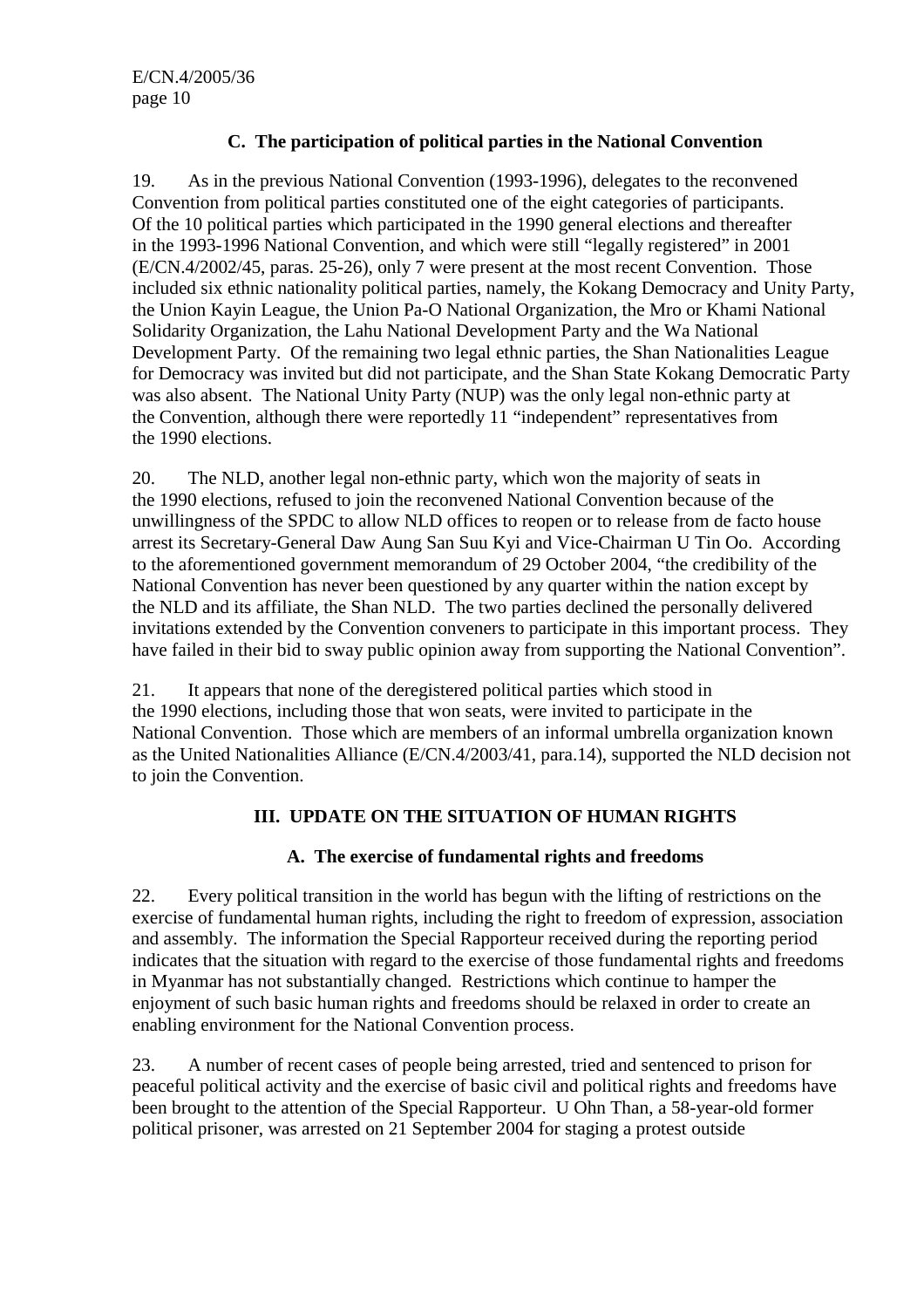United Nations premises in Yangon, bearing a poster calling for a free and fair parliament and for a United Nations commission to investigate the events of 30 May 2003. Thet Wai (a) Pauk Sa, NLD Chairman from Sanchaung Township, was arrested on 22 September 2004 for providing assistance to U Ohn Than. Both were sentenced to two years of imprisonment at the Eastern High Court in Yangon, under article 505 (b) of the Penal Code: "intent to cause, or which is likely to cause, fear or alarm to the public or to any section of the public whereby any person may be induced to commit an offence against the State or against the public tranquility".

24. A more recent case is the reported arrest by the local authorities on 5 November 2004 of U Han Sein, U Win Maung and U Than Htut, three NLD organizers at Danubyu in Irrawaddy division. They face prison terms of up to seven years if charged and convicted. It remains to be seen, however, whether the recent leadership changes in Myanmar will lead to greater tolerance for the peaceful expression of views and advocacy for democracy and human rights. In that regard, those new cases will be an important test.

25. While the offices of pro-democracy political parties remain shut throughout the country, NLD continues to carry out some activities at its headquarters in Yangon, which it was allowed to reopen in April 2004. Reportedly, the Yangon Division NLD was recently restructured in a move which may be replicated, as appropriate, by other regional units of the party. Members of the NLD Central Executive Committee and the party's regional leaders from divisions and states were able to meet in Yangon on 16 November 2004, in order to discuss their activities in light of the latest developments within SPDC. The meeting was allegedly held with the consent of Daw Aung San Suu Kyi. Of note are some indications of reduced pressure from the local authorities on local NLD members, because of the recent changes within the top military leadership.

### **B. Political prisoners**

26. The Special Rapporteur is concerned that the number of persons imprisoned for the exercise of their fundamental right to freedom of expression, opinion, information, religion, association and assembly, has remained essentially unchanged over the reporting period, with some 1,300 political prisoners at the time of the writing of this report. Those are estimated to include more than 50 women. The case of Daw Aung San Suu Kyi, NLD General Secretary, is particularly grave, given that she has remained under de facto house arrest since her arrest on 30 May 2003 and, as at 24 October 2004, her liberty had been restricted for nine years, if her previous periods of house arrest, from 20 July 1989 to 10 July 1995 and from 23 September 2000 to 6 May 2002 are taken into account.

27. In his press statement of 19 November 2004 the Special Rapporteur welcomed the fact that some 30 political prisoners had been freed in the context of the "suspension" of prison terms of 3,937 prisoners announced by the Government on 18 November 2004. That move was reported to have been made because of "irregularities" that might have been committed by National Intelligence Bureau agents.

28. Among those released were NLD MPs-elect U Kyaw San, U Ohn Maung and U Toe Po, aged 72, 77 and 65 respectively. Also released were a number of students, including Min Ko Naing, also known as Paw U Tun, who was arrested for his leading role in the organization of non-violent student demonstrations in the 1988 protests against military rule, when he headed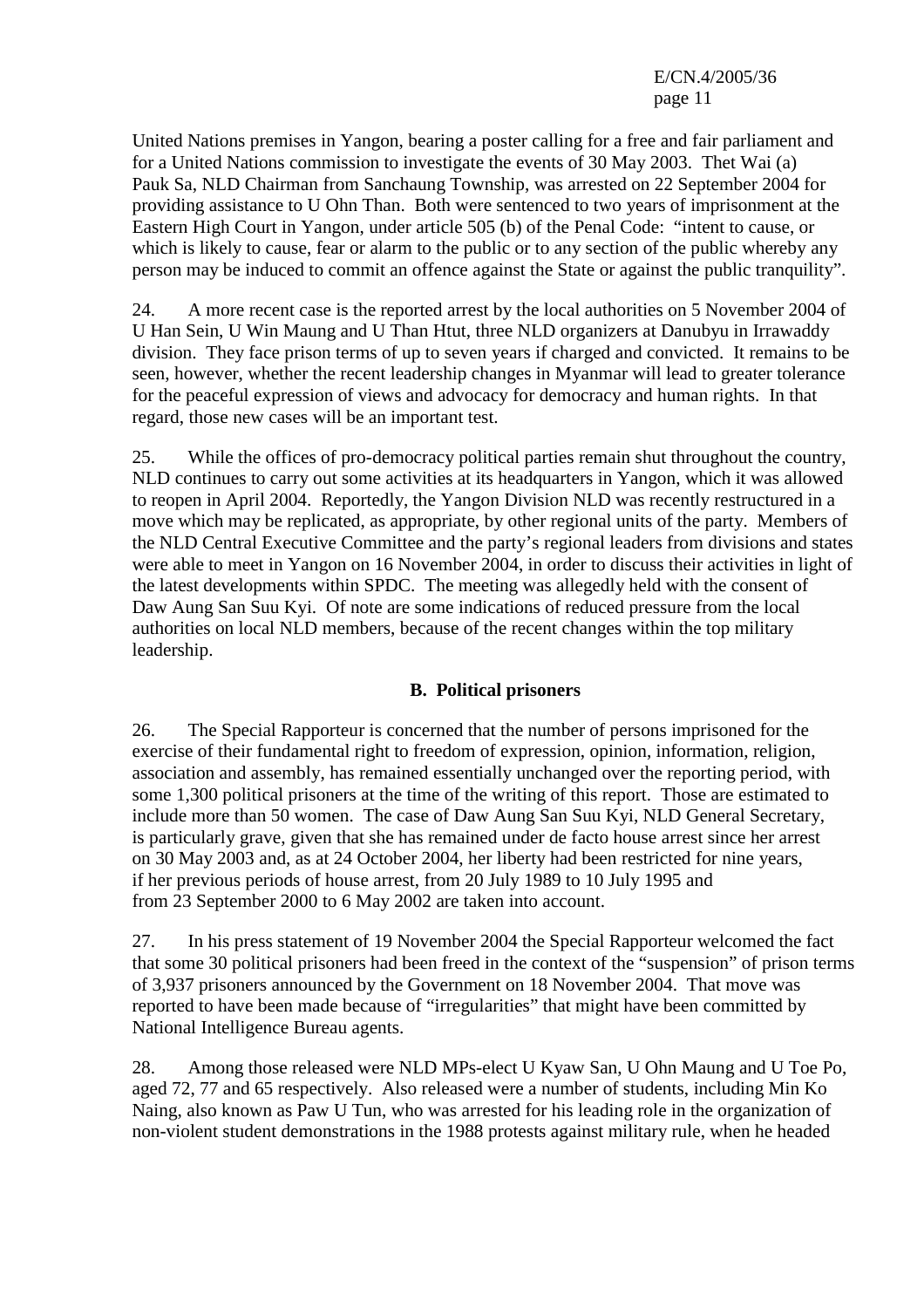the All Burma Federation of Student Unions. He had been held for long periods in solitary confinement and at the time of his release was being detained beyond the expiry of his prison sentence under an administrative detention law that allows imprisonment without charge or trial on executive order. Other students included Aung Myo Tint, Ko Chit Ko, Min Zaw Thein, Ko Moe Kyaw, Nyan Hla, Nyi Nyi Win and Sai Sithu. Also released were politicians and pro-democracy activists from other walks of life, including lawyers, monks, teachers and medical doctors, namely, Ashin U Pinnya Zawta, U Aung Zin, Hkun Seing, U Htay Myint, Khin Maung Cho, Khun Sai, also known as Myo Htun, Kyaw Win Swe, Moe Zaw Tun, Ko Mya Thaung, Myint Soe, U Myo Myint, Myo Shwe, Ma Ohn Mar, Dr. Soe Than Maung, Thet Naing, Ma Tin Mar Yi or Ni, Ko Yar Kyaw, Yin Min Oo and Zaw Zaw Lin. In most cases where information was available, it appears that those persons would have qualified for release with time off for parole, having in the majority of cases served at least six years of a seven year sentence.

29. The Special Rapporteur also welcomes the release on 26 November 2004 of a further 10 political prisoners who were among the additional 5,311 prisoners whose release had been announced by the authorities on the previous day. The grounds for their release were the same as for the earlier group of 3,937 prisoners. On 29 November 2004, the State newspaper *New Light of Myanmar* reported that all 9,248 convicts had been released from various prisons around the country. Pending the clarification by the authorities of the details of those released, the Special Rapporteur hopes that those large-scale releases include large numbers of political prisoners. In that regard, the Special Rapporteur requests from the Government a full list of all released prisoners, with the exact grounds for their conviction and release.

30. The Special Rapporteur is concerned by reports of the arrest of monks and novices for their involvement, real or perceived, in the non-violent expression of dissent or opposition to the military regime. While it is difficult to confirm the exact number of monks in Myanmar prisons, estimates made by human rights groups indicate that some 300 monks and novices, including some nuns, remained imprisoned at the beginning of 2004, of which at least 100 had been arrested since 2003. Most were charged under section 5 (j) of the Emergency Provisions Act, while some were also charged under article 295 (offences relating to religion) of the Penal Code. Recent cases in point include 26 monks, of which 25 were novices aged 18 or 19, who were taken from Mahar Ghandaryone monastery in November 2003 and sentenced to 18 years of imprisonment by a tribunal in Insein prison in Yangon in January 2004 for their refusal to accept the alms offered by the military.

31. The Special Rapporteur continues to be concerned by the administrative detention of political prisoners beyond the expiry of their prison sentences. There are also very old, frail and ill prisoners, concerning whom the Special Rapporteur continues to receive reports of inadequate medical treatment, that has in some cases led to the death of prisoners. A very recent case is that of Zaw Myo Htet (a) Zaw Zaw who was sentenced in July 2003 to lifetime imprisonment in Insein prison for an alleged attempt to assassinate government leaders and for rallying people against the State. He died of amoebic hepatitis on 19 October 2004 at the age of 28. He had been suffering from tuberculosis and amoebic hepatitis while in prison, and was sent to the prison hospital on 28 September 2004. However, his condition continued to deteriorate, despite his transfer to the Yangon General Hospital for treatment. With that case, the number of political prisoners who have died while in prisons across the country has reportedly reached 93.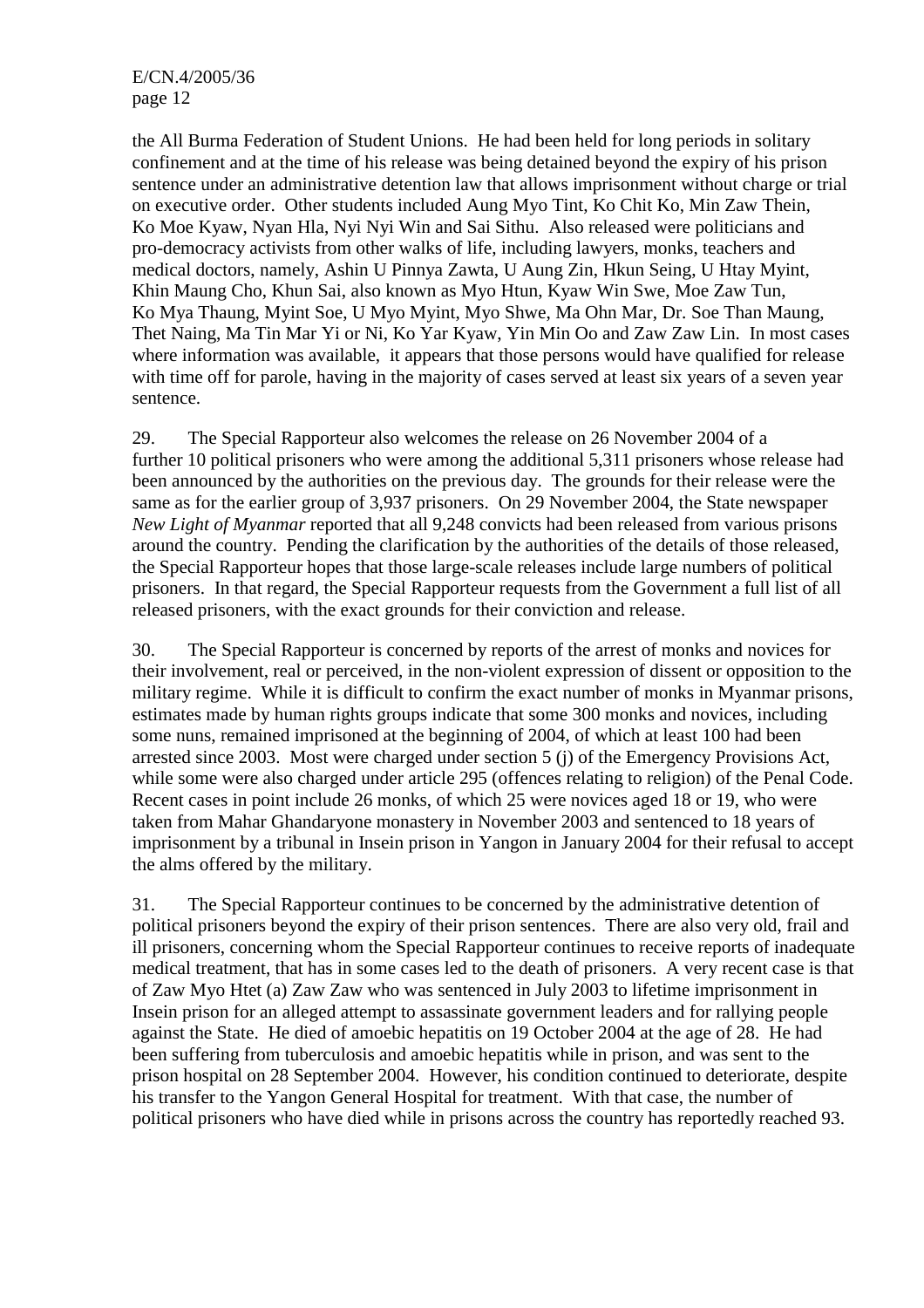32. The Special Rapporteur takes note that the Government continues to cooperate closely with the International Committee of the Red Cross with regard to the conditions of treatment of the detained population, including political prisoners.

### **C. Administration of justice**

33. The administration of justice, as described in previous Special Rapporteur reports, remained of concern during the reporting period. However, since the recent leadership changes, there have been a few developments indicative of change in that area.

34. On 22 October 2004, the 1983 law on the National Intelligence Bureau (NIB) was repealed. The reason given for the move was that the law was no longer in the interest of the people when the country was in the process of becoming a modern, developed and disciplinary nation. Subsequently, NIB structures, that previously included the Bureau of Special Investigation (BSI) and the Special Branch (SB) which dealt with political, economic and criminal matters, have been dismantled. Observers report that while the NIB no longer exists, BSI and SB are believed to remain in operation under the Ministry of Home Affairs, while military intelligence forms part of defence services, albeit its special powers have reportedly been restricted.

35. The Special Rapporteur is of the view that the recent large-scale prisoner releases prompted by the "irregularities" committed by NIB agents could be an initial step in the direction of addressing human rights issues in the area of the administration of justice, as described in previous reports. It is immaterial whether those releases include large numbers of common prisoners: the release of any unfairly detained or unjustly convicted persons must be welcomed. After so many months without the release of substantial numbers of prisoners, this move by the Myanmar Government would contribute to the process of political transition if it were to include large numbers of political prisoners, would certainly help to create a more favourable environment for the reconvening of the National Convention, and would open the way to reform in the administration of justice.

36. The rectifying of any "irregularities" in the system would gain greater credibility if the process were transparent and impartial and if no one were regarded as above the law. In that context, the events of 30 May 2003 in Depayin should also be adequately addressed, and those found to be responsible should be brought to justice.

## **D. Human rights in ethnic minority areas**

37. The Special Rapporteur remains very disturbed by continuing allegations of human rights violations in ethnic minority areas, particularly those affected by counter-insurgency operations, and by the presence in ceasefire areas not involved in counter-insurgency activity of large contingents of the armed forces. Civilians in those areas have reportedly witnessed widespread violations of economic, social and cultural rights, including the deprivation of means of livelihood through land and crop confiscation, the destruction of houses, excessive taxation and extortion. Continuing reports of the use of landmines, forced labour and sexual violence indicate that fundamental human rights are at risk in those areas. Most regrettably, not having been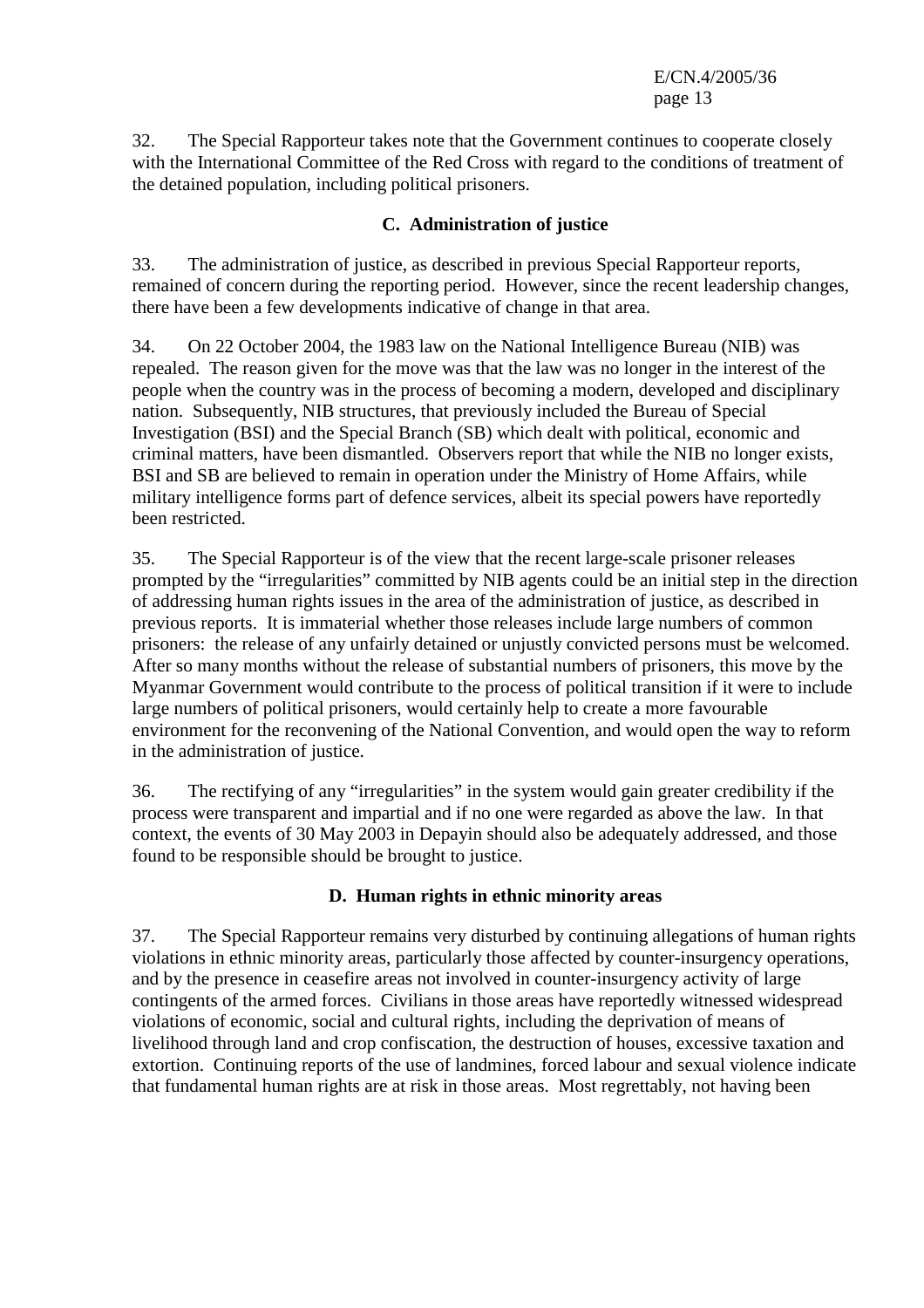granted access to the country by the Government in the past 12 months, the Special Rapporteur has been unable to conduct a first-hand assessment of those allegations, but he hopes to be able to look into them when he is invited to return to the country.

38. The Special Rapporteur is particularly concerned by the situation in one ethnic area, namely, north-western Rakhine state. During the reporting period, mosques continued to be demolished, the freedom of movement of the Bengali-speaking Muslim minority remained excessively restricted and the vast majority of that minority remained de facto stateless.

39. Recent reports on the situation in Rakhine state indicate that, subsequent to the recent dismantling of military intelligence (MI) structures, a large part of the NaSaKa border forces, comprising the military, MI, police, immigration and customs, has been disbanded and replaced by units from other sections of the Myanmar armed forces. The NaSaKa forces were allegedly a major perpetrator of human rights abuses with respect, in particular, to taxation, extortion and forced labour. Some reports indicate that the early consequences of the dismantlement of the NaSaKa forces and MI have been decreases in taxes, marriage fees and travel authorization fees, and reduced in extortion and corruption. The Special Rapporteur cautiously welcomes those developments and will continue to follow the situation closely.

40. Conflicts, human rights abuses and a lack of protection have contributed over the years to large-scale internal displacement and flight into neighbouring countries. According to field surveys conducted in 2004 by human rights and assistance groups, the latest estimate of internally displaced persons (IDPs) in eastern border areas of Myanmar, namely, Tanintharyi division, Mon, Kayin and Kayah states, Southern Shan state and Eastern Bago division is some 526,000, the majority of whom are believed to be in settlements in ceasefire areas, while the remainder are in Government-controlled relocation sites or still in hiding in free-fire areas. Girls and women are estimated to comprise slightly more than half of the total IDP population. The latest figure represents a significant decrease from the 2002 estimate of 633,000, which may be caused by a number of factors, including sustainable return or resettlement, forced migration into urban and rural communities and cross-border migration. However, the estimated number of people allegedly displaced since the end of 2002 remains high at some 157,000, despite a marked reduction since the mid-late 1990s in the size of the population affected by forced relocation.

41. Such a high rate of civilian displacement suggests that harassment and abuses continue against the population of those areas, including ceasefire zones and, in particular, relocation sites. IDPs are vulnerable in every aspect of their lives and, in particular, with respect to health care, education and access to food and safe drinking water. Child mortality and malnutrition rates among IDPs are believed to be double those of the national baseline rate. Their vulnerability is linked, on the one hand, to a lack of social protection and, on the other hand, to a lack of humanitarian and human rights protection caused by a conflict environment and specific patterns of abuse. In order of prevalence, those abuses include forced labour (57 per cent), extortion in the form of arbitrary taxation (52 per cent), travel restrictions (23 per cent), food destruction (17 per cent), arbitrary arrest (14 per cent) and eviction (12 per cent).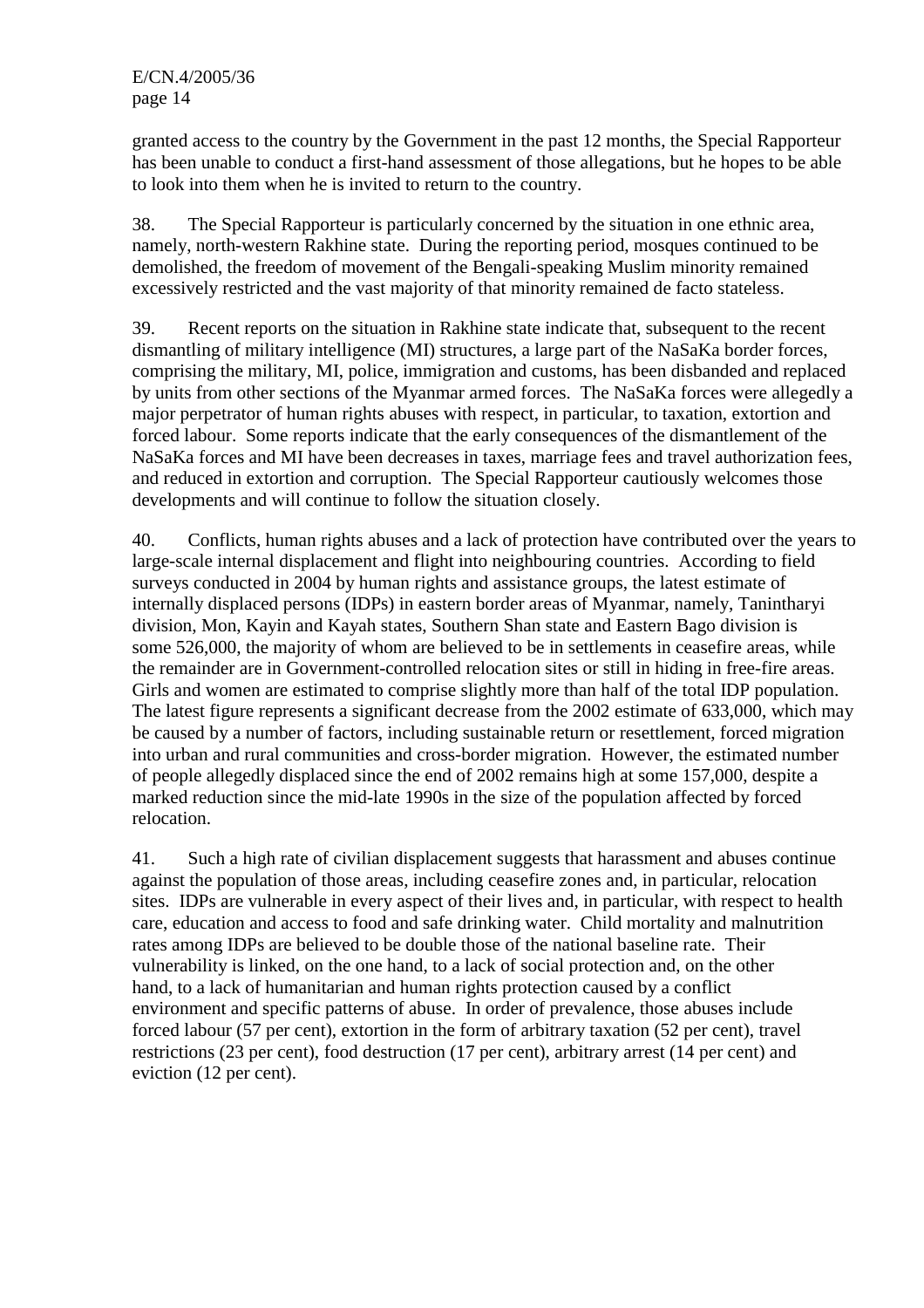42. The Special Rapporteur has received reports of allegations of sexual violence against ethnic women, including, inter alia, Karens. In October 2004 the Special Rapporteur received information concerning preparations that were being made by the Myanmar Government to dispatch investigative teams to all the areas and sites connected with or relevant to the investigation of each alleged case. In view of the seriousness of those allegations, the Special Rapporteur offered, in his speech at the General Assembly on 28 October 2004, to carry out an independent assessment of such allegations in relevant parts of the country. In its memorandum of 29 October 2004, the Government noted that the allegations, "contained in expensive dossiers, are circulated by well-funded NGOs with links to armed terrorist groups and expatriate organizations". The Government further claimed that the allegations "are part of an anti-governmental agenda and are, in fact, propaganda of war waged with ill intent to slander and discredit the Myanmar Armed Forces, and to cause disunity and distrust among the national races". At the time of writing, the Special Rapporteur had no further information regarding investigation of the above allegations. It should be recalled that he made a similar offer to the Myanmar authorities with respect to the allegations of sexual violence against Shan women, which the authorities failed to take up. Nevertheless, the Special Rapporteur notes that the Myanmar authorities continue to provide free access to the International Committee of the Red Cross in ethnic minority areas affected by the internal armed conflicts along the Thai border.

#### **E. Child soldiers**

43. While it is impossible to know the extent to which child soldiers are used in Myanmar, there continue to be credible reports about the recruitment and use of minors by the Myanmar armed forces and a range of non-State armed opposition groups. While much of the existing information is of an anecdotal nature, a number of cases have been documented through, inter alia, direct complaints to international organizations and diplomatic missions and follow-up on the forced recruitment of underage soldiers by family members and friends; credible reports of sentencing of underage soldiers for desertion; and media reports depicting images of soldiers who appear to be underage.

44. In 2004 the United Nations Children's Fund (UNICEF) Representative in Yangon was invited by the Government to visit the two major army recruitment centres in Yangon and Mandalay, in order to be briefed on the recruitment process. The United Nations Resident Coordinator joined the Representative on his visit to the Mandalay recruitment centre, during which information was provided on a number of processes related to recruitment.

45. The Committee for the Prevention of the Recruitment of Child Soldiers, which was established by the Office of the Chairman of the State Peace and Development Council in January 2004 (A/59/311, para. 34), adopted in October 2004 a Plan of Action for the Implementation of the Objectives of that Committee. The Plan of Action, which does not specify the action to be taken, refers, inter alia, to the following measures: strengthened control of the recruitment process to ensure that no one under 18 years of age enters the armed forces; the discharge from military service and return to their parents or guardians of those found to be under 18 while training or in service; the provision of vocational training or other educational options and livelihood support, in particular for orphans, vulnerable children and those without guardians; an improved birth registration system; and the dissemination of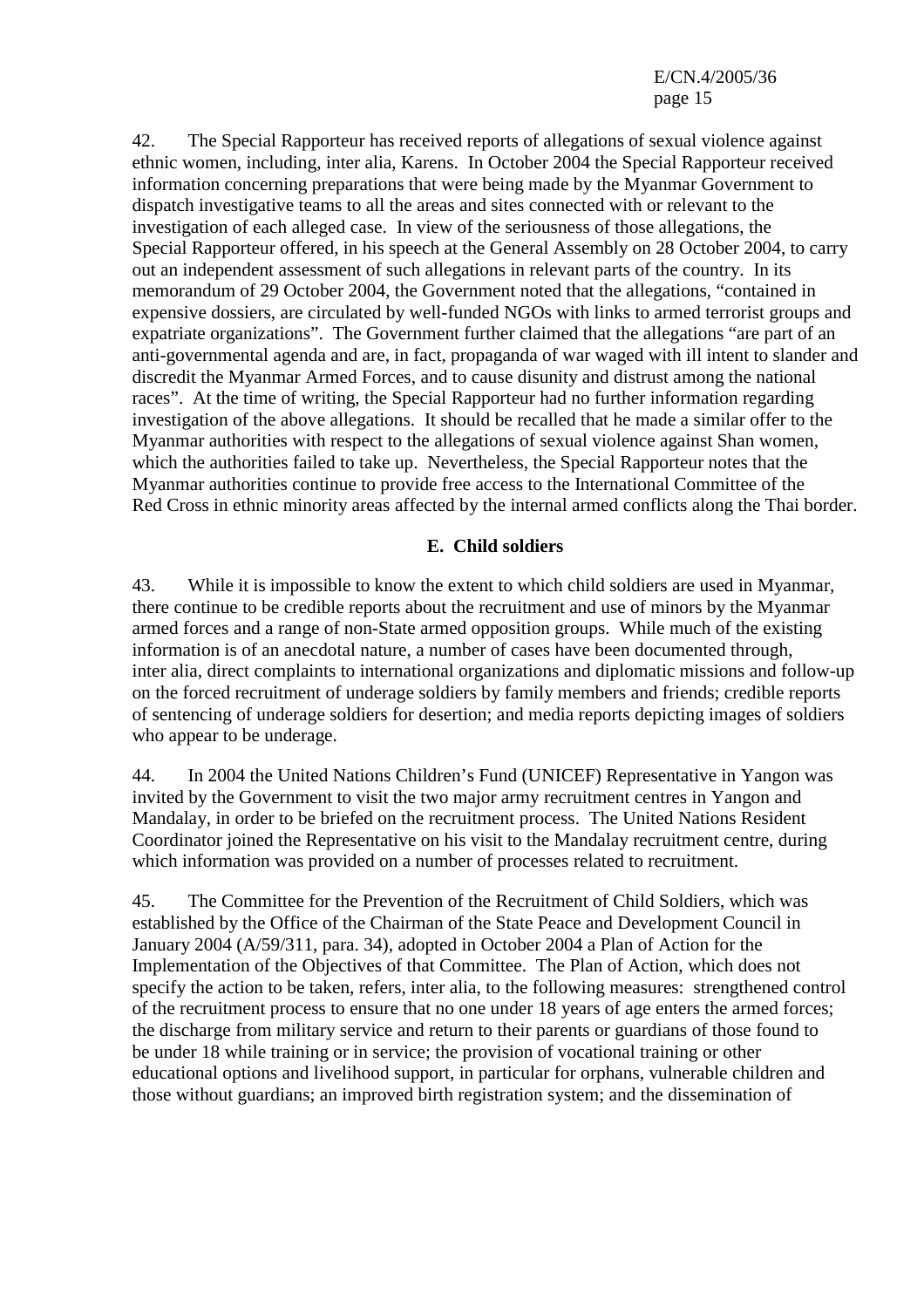information to recruitment centres and the general public on the prohibition of recruitment of persons under 18 years. Since the adoption of the Plan of Action, no information has been available on whether the task force entrusted with its implementation, which includes the Ministers for Foreign Affairs, Home Affairs, Labour and Social Welfare, Relief and Resettlement, has taken steps to develop a more detailed operational plan or to follow up implementation of the existing plan. However, some new members of the Government have indicated the Government's continued interest in and commitment to working on this issue in collaboration with UNICEF.

#### **IV. COOPERATION WITH THE UNITED NATIONS COUNTRY TEAM AND OTHER ASSISTANCE COMMUNITY MEMBERS**

46. The initial outcome of the household poverty survey conducted by the United Nations Country Team as part of an exercise to map vulnerabilities in Myanmar suggests that more than half of the population has been forced to adopt coping strategies that are rapidly impoverishing them. In recognition of that reality and of the fact that the United Nations Development Programme (UNDP) programmes have reached a mere 3 per cent of the population, UNDP plans to expand its operations from 24 to 40 townships and to establish its presence in ceasefire areas. The Special Rapporteur welcomes that development and hopes that the Government will cooperate in that important initiative. Cooperation with respect to aid to vulnerable populations, especially in former combat zones, is in the interests of both the international community and Myanmar's security forces. Sustainable stability can only be reached through peace and eventual prosperity. The change of Government interlocutors and the arrival of a new set of actors responsible for United Nations operations, will he hopes, not seriously impede or delay the delivery to areas which are in need of urgent programme intervention. Similarly, he hopes that the increased difficulties various assistance partners now face from the recent changes will be resolved as soon as possible.

47. The Special Rapporteur took note of the fact that a human rights curriculum has been introduced in primary and secondary schools in Myanmar (A/59/311, para. 33). He understands that it has been developed on the basis of documentation from a range of international sources, including some technical materials from UNICEF.

48. UNICEF has continued to be involved in Myanmar in many areas relating to the protection of children against violence, abuse and exploitation (A/59/311, para. 40). In particular, it pursued assistance programmes in Kayin, Kayah, and Mon states on the border with Thailand in the areas of primary health care, basic education, water and sanitation, in accordance with its agreement with the Government; child protection activities are also increasing in several of those areas. UNICEF has also conducted training and awareness-raising on child rights and child protection for about 2,400 government Child Rights Committee members and community leaders in 7 states, 12 districts and 46 townships throughout the country, and provided capacity-building training in psychosocial care and support for caregivers working with orphans and vulnerable children infected or affected by HIV/AIDS. Furthermore, studies which should be ready in the near future are being undertaken by UNICEF on the situation of children in several ethnic areas.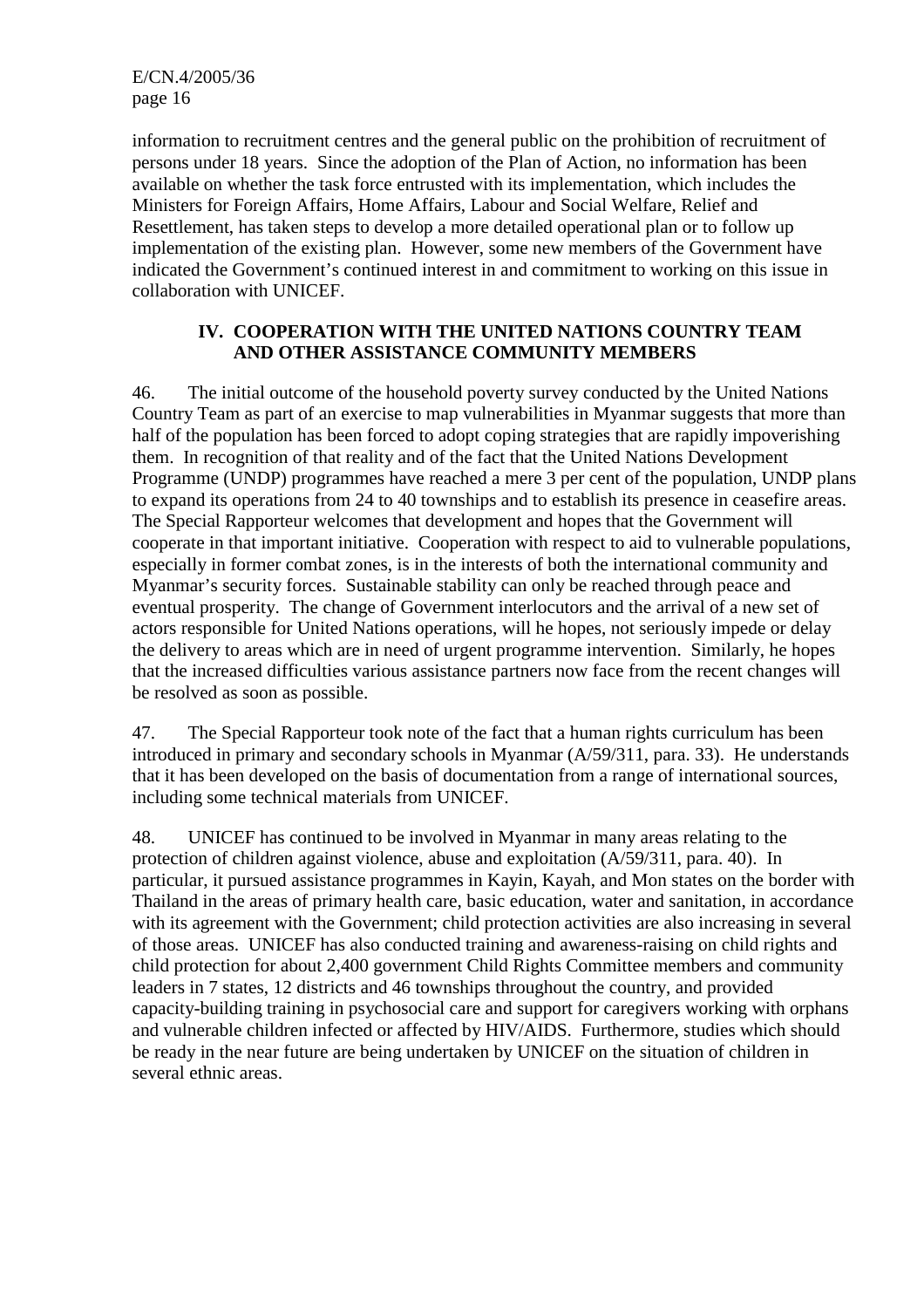49. The creation of a Child Protection Day on the anniversary of the Convention on the Rights of the Child is part of the joint efforts of United Nations agencies, international NGOs and government ministries to raise awareness of the rights of the child throughout the country. On the fifteenth anniversary of the Convention in 2004, which also marked the celebration of Child Protection Day in Myanmar, the Government of Myanmar joined for the first time the United Nations and NGOs in commemorating the day.

50. A Juvenile Justice Inter-Agency Working Group with broad representation was established in June 2004, on the initiative of the Supreme Court, the Department of Social Welfare and UNICEF. The Working Group comprises, inter alia, members from the Supreme Court, the Office of the Attorney-General, the Myanmar Police Force and Prison Department, the Department of Social Welfare and the National Committee on the Rights of the Child; UNICEF acts as its secretariat. A major national workshop was held on juvenile justice in Myanmar in July 2004, sponsored jointly by the Supreme Court and UNICEF, in collaboration with the Inter-Agency Working Group, and a study has been conducted on the juvenile justice system and situation in Myanmar as a basis for future coordinated action. The Working Group has been meeting regularly in order to follow up specific recommendations with regard to the strengthening of the juvenile justice system in Myanmar. Based on the results of the work so far, key areas for planned future interventions related to juvenile justice include the strengthening of the policy and legal framework for juvenile justice and child protection; improved monitoring and data collection; investment in capacity-building, to enable justice and law enforcement officials to strengthen their work in the field of juvenile justice and child rights; and the adoption of specific measures to provide protection for children in conflict with the law.

51. The Government has a National Plan of Action for the Prevention of Trafficking in Persons in Myanmar, which has adopted a four-pronged approach to combating the issue, namely, prevention, prosecution, protection and repatriation, return and reintegration. The Government is also participating in the Coordinated Mekong Ministerial Initiative on Trafficking and has adopted a subregional action plan in that regard. The plan outlines the following areas for regional action: policy and collaboration; legal frameworks, law enforcement and justice; protection, recovery and reintegration; preventative measures; monitoring; and evaluation. On 29 October 2004, the Minister of Home Affairs, on behalf of the Government, signed the Memorandum of Understanding on Cooperation against Trafficking in Persons in the Greater Mekong Sub-Region with a view to providing the framework for close collaboration with neighbouring countries on the issue. The United Nations Inter-Agency Project on Trafficking in Persons, UNICEF and other United Nations and non-governmental partners are providing support to the Government for the implementation and follow-up of the national and subregional action plans.

52. The Special Rapporteur welcomes the continued cooperation of the Government with the United Nations High Commissioner for Refugees and, in particular, its approval of expanding human rights law training for government officials to include the police and the academic community (A/59/311, paras. 38-39).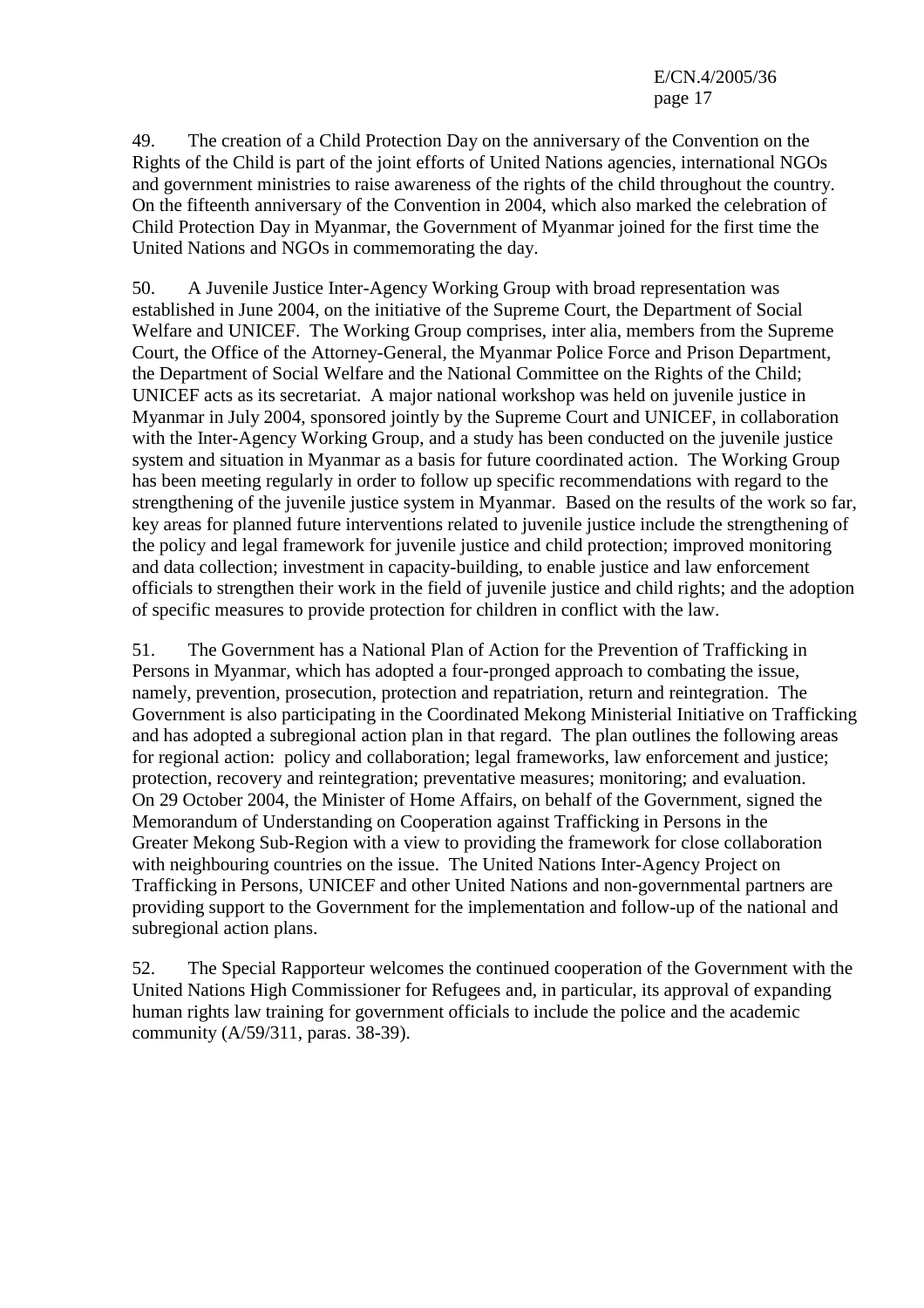### **V. CONCLUDING OBSERVATIONS AND RECOMMENDATIONS**

53. **In the view of the Special Rapporteur, the pronouncements made and action taken by the current leadership in Myanmar do not yet appear to signal any new policy direction in respect of the National Convention process. He will continue to follow closely the process and will wait for its eventual resumption before evaluating the impact of the recent leadership changes on the future of the road map. The international community should also continue to urge Myanmar to take positive steps towards national reconciliation and democratization, with the full and meaningful involvement of all the parties concerned. It would, however, be unfair to refuse to acknowledge progress because the changes do not meet a maximalist scenario. While noting the slow progress in Myanmar's evolution towards a democratic State with full provision for the enjoyment of human rights, the Special Rapporteur hopes that it will continue in a steady and irrevocable manner.**

54. **The National Convention could promote further political moves towards the democratization envisaged in the road map set out by the Government. While the Special Rapporteur duly acknowledges the efforts exerted and achievements realized to date, he maintains that additional requirements are necessary if the objectives of the road map are to be fulfilled.**

55. **The Special Rapporteur has already articulated his concerns regarding the proceedings of and the inclusiveness of and participation at the reconvened National Convention (E/CN.4/2004/33, paras. 27-36 and A/59/311, paras. 7-16) and believes there is still scope for some adjustments to be made that would transform its next session into a genuine forum for achieving national reconciliation and political transition, with the participation of key representatives from all legitimate organizations. The Special Rapporteur believes that in order to bring about a more sustainable solution to the political process in the country, credible endeavours to ensure that NLD and other parties join the National Convention process should be made by all actors. He also believes that the process under way in Myanmar towards democratization should not be delayed, given that only a genuinely democratic system of governance, in which the concerns of different groups can be addressed, can lead to understanding, stability and progress for the country.**

56. **Given that a sizeable number of political prisoners still remain in prison, with many of them serving long terms, the Special Rapporteur, while welcoming the recent release by the Government of some such prisoners, stresses yet again that only the full and unconditional release of all political prisoners will pave the way for national reconciliation and the rule of law. The Special Rapporteur has noted in his previous reports that it would be extremely difficult or even impossible to launch a process of change without releasing political prisoners; discontinuing the imprisonment of people for merely speaking their minds or subjecting them to summary trials without providing legal assistance or the most basic elements of the due process of law.**

57. **The Special Rapporteur also wishes to reiterate that the restoration of freedom for political parties and ceasefire partners to operate and pursue peaceful political activity is a further prerequisite for a credible process of national reconciliation and political transition. Democratization cannot emerge from a unilaterally controlled, restrictive environment.**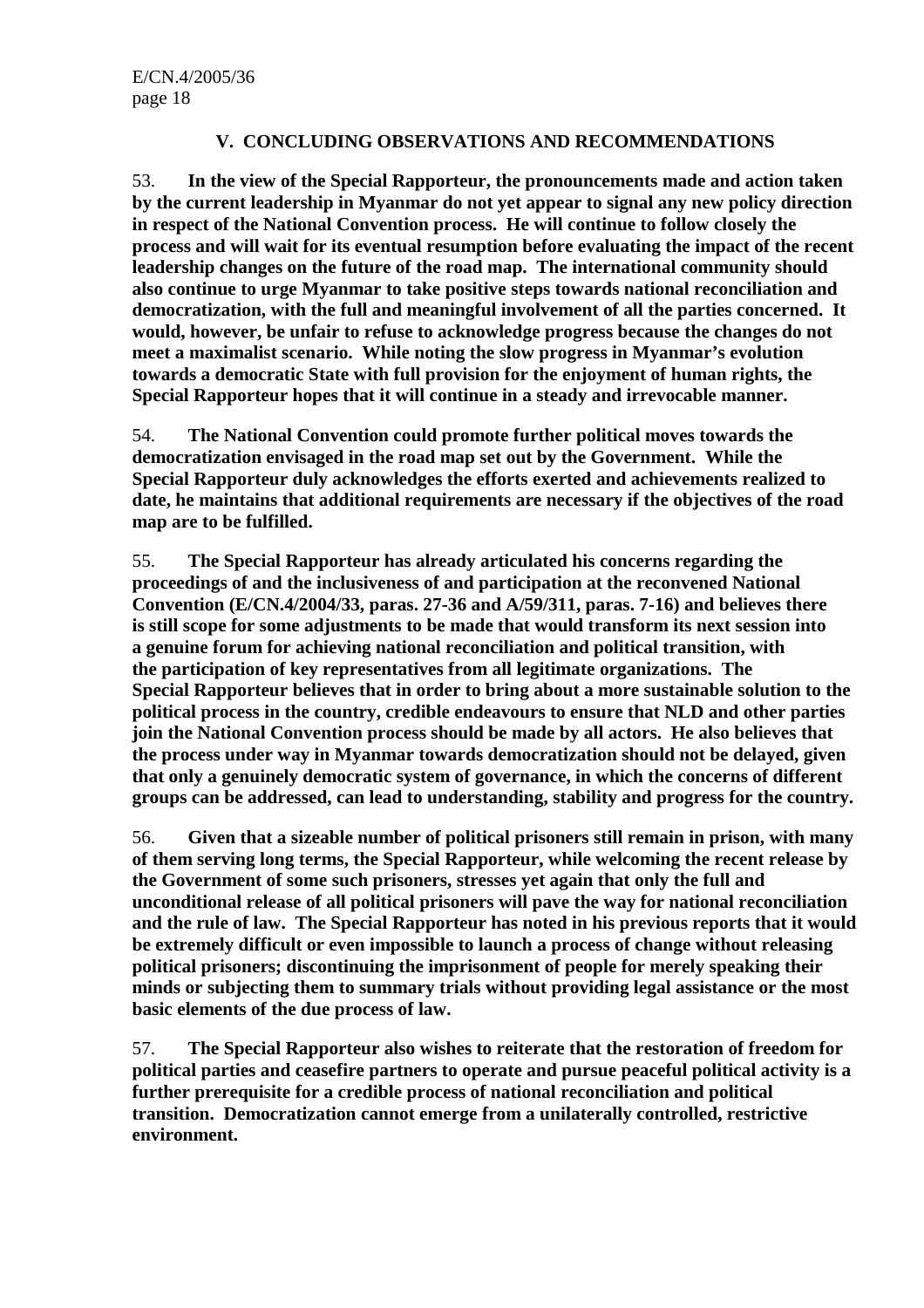58. **If the Government sincerely wishes to promote the cause of peace, development and justice in ethnic minority areas affected by armed conflict, it must look seriously into allegations of violations against civilians living in those areas. The Special Rapporteur believes that it is in the best interests of the Government to establish efficient mechanisms for the accountability of army personnel for alleged human rights violations, with a view to ensuring the protection of the civilian population. Allegations must be investigated, and those responsible for violations must be held accountable, prosecuted and judged. It is therefore important that the United Nations and the international community should deal consistently with human rights violations: there must not be one set of standards or requirements for State agents and another for armed groups. In his reports, the Special Rapporteur has always demanded that State agents and armed groups should be held equally accountable. In that regard, the issue of impunity relating to the events of 30 May 2003 in Depayin must also be adequately addressed and those who are found to be responsible brought to justice.**

59. **The Special Rapporteur remains convinced that there is an urgent need to re-establish a common focus for the various United Nations and international community actors and agencies and to coordinate all political, humanitarian and human rights initiatives. It is more vital than ever before that all States, particularly those in the region, place serious emphasis on continuous dialogue and negotiation with the Government of Myanmar. Notwithstanding the recent changes in the Myanmar Government, the Special Rapporteur is of the view that all players should also continue to work together on such non-political and/or social issues as are covered by assistance programmes with funding from the Global Fund, including HIV/AIDS prevention.**

60. **There is a pressing need in Myanmar to embark on a process of structured consultations on substantial policy issues. The normalization of political life would proceed more rapidly if bolder steps were taken with the assistance of the international community and multilateral organizations. With respect to economic and social rights, there are areas of concern which could be addressed by the Government, economists, political parties and other players, with assistance and advice from the United Nations, international agencies and neighbouring States, thereby paving the way for the integration of Myanmar into international financial and economic structures.**

61. **The Special Rapporteur underlines the fact that the State apparatus and its agents will not just disappear after the political transition has been completed. As was the case in many democratic transitions in the twentieth century, even subsequent to direct military rule, many State agents and bureaucrats with experience in running the country, including judges, public prosecutors and army officials, will remain in office in order to prevent instability. In other South-East Asian countries, transitions gradually led to improvements in participatory democracy, elections, labour standards and human rights. The Special Rapporteur believes that it would be absurd for the international community to wait for the end of the political transition to cooperate on initiatives aimed at improving the lives of vulnerable persons in Myanmar and to hold the population hostage until the completion of the democratization process.**